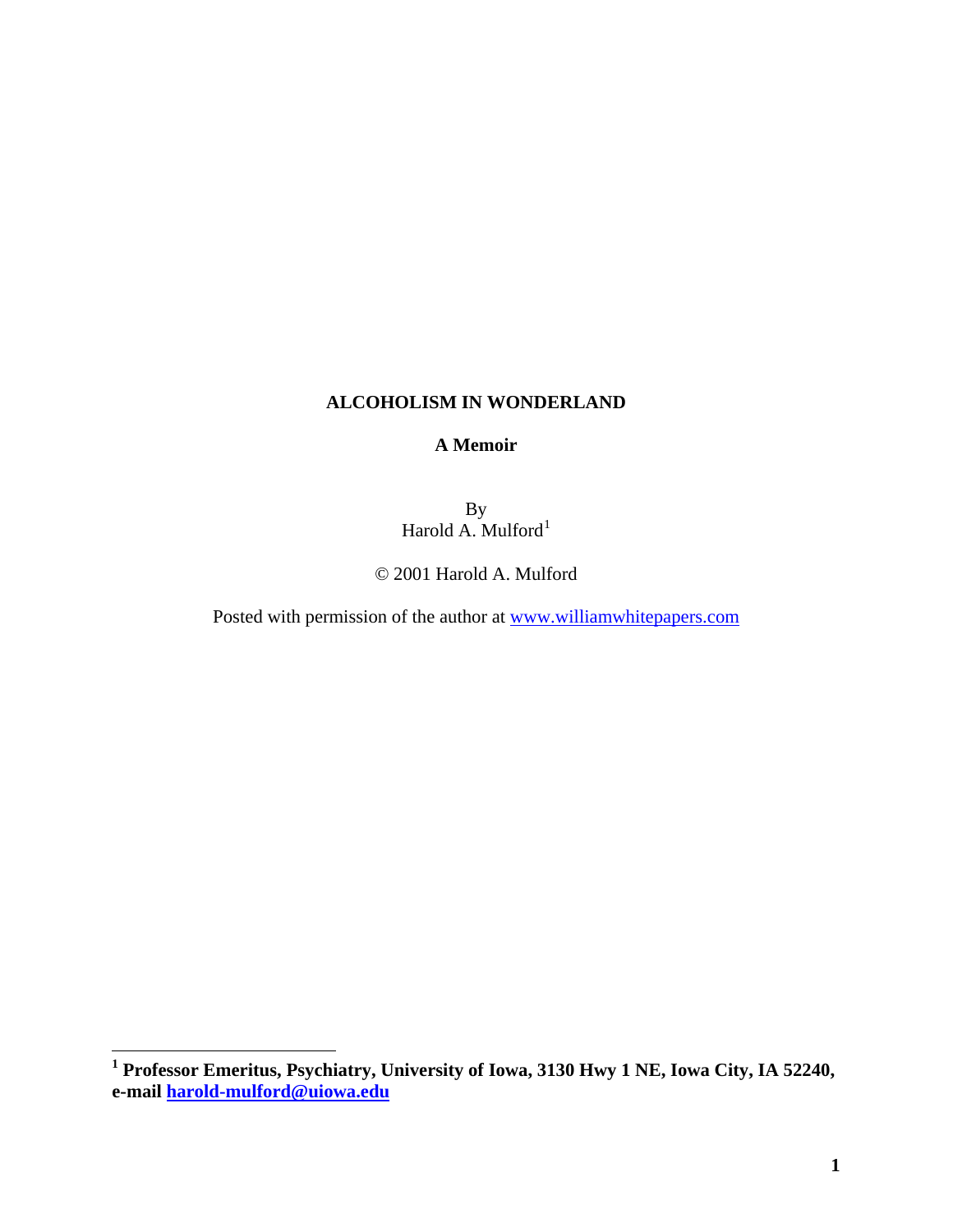### **CHAPTER I**

## **I MEET HAROLD HUGHES**

I first met Harold Hughes in late summer, 1962 when he invited me to lunch in Des Moines. He was then Iowa's Secretary of Commerce, and the Democratic candidate for governor. I was a University of Iowa faculty member and a candidate for full professorship.

We shared a common interest: beverage alcohol. Hughes had long been obsessively fond of its personal, intoxicating effects, though he had learned to control his obsession. I was fond of researching alcohol's use and its abuse, occasionally being a participant observer. Hughes, aware of my pioneering research on drinking in Iowa, wanted to discuss how we might help alcoholics if he was elected Governor. We agreed that hospital doors should be opened to those few advanced, physically ill cases. We disagreed, however, on the cause and the remedy for deviant drinking behavior. He believed a disease, alcoholism, to be the cause and residential treatment centers the remedy. This was despite the fact that he attributed his own "recovery," not to medical science, but to his faith in God and the help of Alcoholics Anonymous.

I believed that so long as the definition, diagnosis, treatment, and prevention of alcoholism all remained medical science mysteries, it was pointless, even unfair to physicians, to expect them to administer an unproven treatment for an undefined disease in a patient population that largely denied the disease and rejected the treatment. Moreover, building residential treatment centers for them would not be the first premature Iowa effort to fit chronic inebriates into the medical model. In 1903, Dr. C.F. Applegate, the superintendent of the State Hospital at Mt. Pleasant (one of Iowa's four "insane asylums") reported to the State Board of Control that he looked upon the inebriate not as a sinner but as "an unfortunate man suffering from a disease, not fully recognized by an unjust public." He reported that he had been treating them as though they had a disease. Although he claimed a 29% recovery rate, he described neither his treatment method, nor his success measure. Soon thereafter, in January 1906, Iowa built a special new hospital in Knoxville, where County Commissioners of Insanity could commit their male inebriates for treatment. The hospital's daily census, initially averaging 200 patients, soon began to decline. By 1919, the census had dwindled to only 11 patients and the facility was sold to the Federal Government for a Veterans Administration hospital. Apparently, too many discharged patients were getting drunk on their way home, leading the counties to conclude that they were not getting their money's worth.

I viewed alcohol abuse, not as a disease, but as deviant behavior largely influenced by social and cultural forces. I saw it not as a chronic brain or other physical disease, but as a behavioral problem over which the drinker has voluntary control. To me it was a behavior problem to be dealt with in and by the local community, not a physical "condition" that experts could fix within the confines of costly brick and mortar institutions. After all, alcoholics are recognized by their behavior, treatment is designed to change that behavior, and treatment effectiveness is judged by the behavior changes.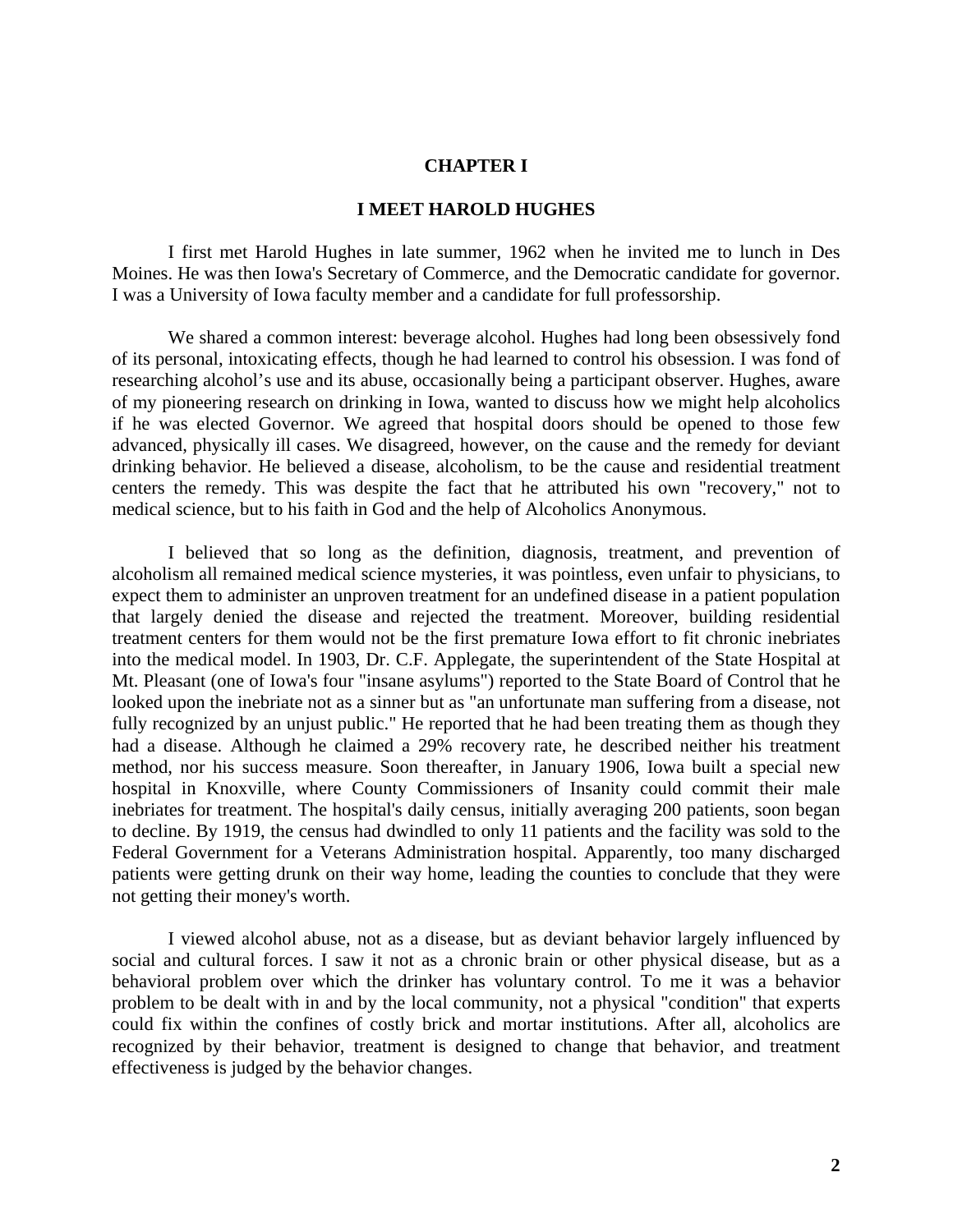Hughes was an imposing, ruggedly handsome man with a deep authoritative voice. A Des Moines Register (Mar.6, 1988) reporter wrote of him, "…[his] physical presence and booming voice made him larger than life." He impressed me as a determined man, a goal-oriented man, and an action man. "Do something, even if it's wrong" appeared to be his motto. Risking redundancy, I will say that he was a complex, inconsistent and very able politician.

Hughes entered the Governor's office in January 1963. He won that election despite the fact that his opponent raised the issue of his well-earned reputation as a former alcohol abuser, and ridiculed his claimed recovery from the so-called disease, alcoholism. He was also elected despite his highly controversial campaign promise to legalize liquor-by-the-drink. At that time, Iowans could legally buy liquor stronger than 3.2% alcohol content only in a bottle, only from a state-owned liquor store, and only with a state issued "Individual Liquor Permit" costing one dollar and valid for one year.. Hughes argued that it was time to legalize an already widespread illegal practice. As Governor, he soon got legislation passed permitting Iowa taverns and restaurants to serve liquor by the drink for the first time in three decades.

 In 1964, during his bid for re-election, his opponent took the opportunity of their final debate to report that he had recently learned that Hughes had been jailed in Florida for drunk driving. Hughes responded that indeed, he had been jailed in Florida for drunk driving, and also in five other states for the same offense, but he said that all that was more than ten years in the past. He said that he had since "recovered from the disease of alcoholism," and that he had had his last drink in 1954. Iowa voters re-elected him with an overwhelming margin (thus, assuring themselves that Minnesota's Jessie Ventura would not be the first man elected State Governor for his candor.)

After serving an unprecedented three terms as a Democratic Governor, Hughes went on to become a one-term U.S Senator before retiring from politics in late 1974. I went on to become a full professor of psychiatry and to earn a growing international recognition for my pioneering alcohol research. In addition, I worked with local Iowa communities developing self-help programs to deal with alcohol abusers.

Governor Hughes located his first residential alcoholism treatment center in the College of Medicine, at the University of Iowa. Some 30 years later, when the editor of a prestigious British journal, asked him how he managed to establish such a center in what was then a very uncommon setting, he replied, "Coercion." Addiction, (1997) 92 (2). I can attest to his use of that tactic. One of his first acts as Governor was to make a deal with the University. He would arrange to transfer control of the State's Tuberculosis Sanatorium at Oakdale to the University, if the College of Medicine would agree to establish an alcoholism treatment center there. The sanatorium was a large facility that, with the sharp decline of tuberculosis cases, had outlived its original purpose. The University administration coveted all that empty space only a couple of miles from the main campus. A year later the University possessed the Oakdale facility but had not established the promised alcoholism center. Just before Christmas, 1965, out of patience, Hughes arranged to come to Iowa City for a dinner meeting with top University and College of Medicine administrators.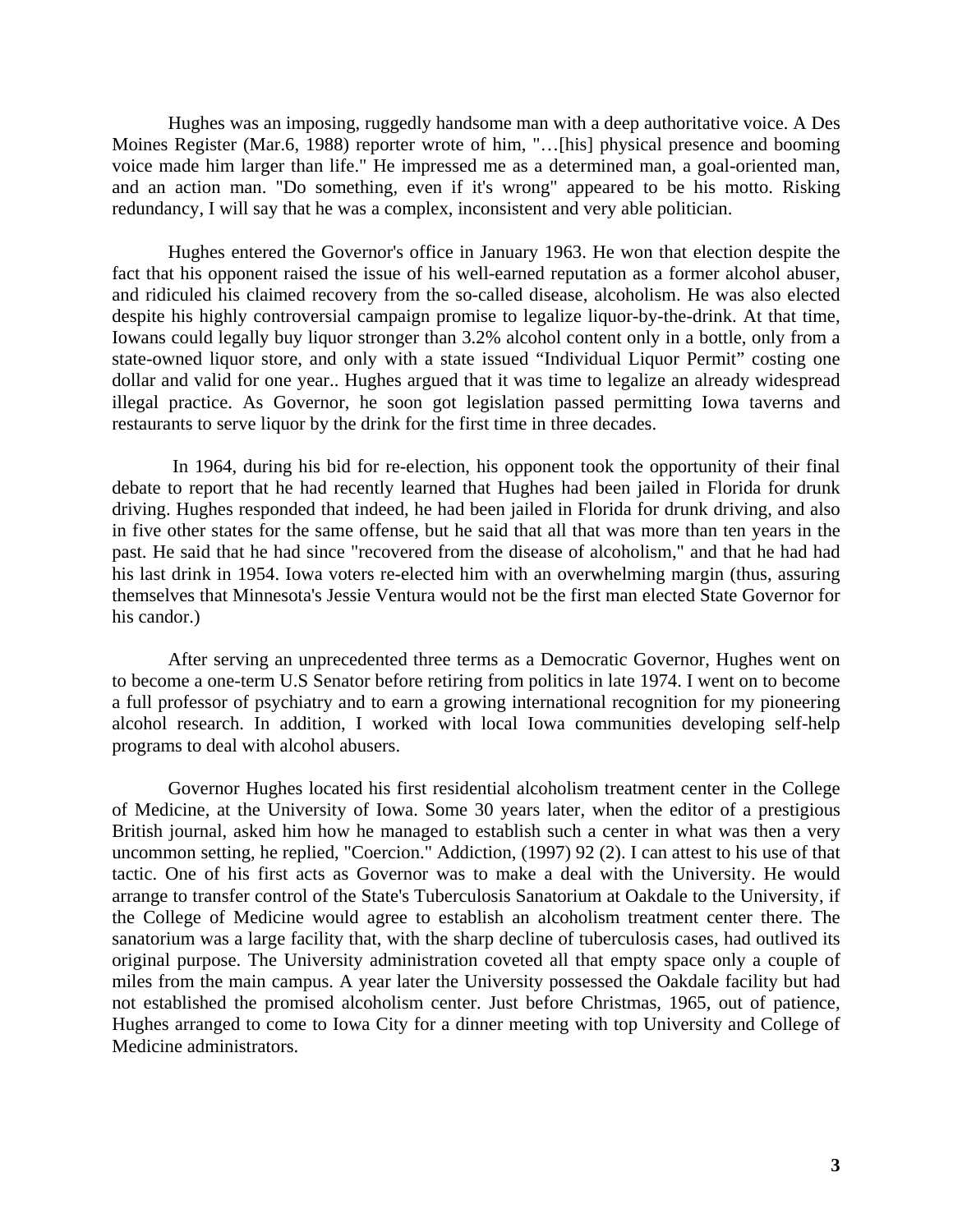I was invited too, but it soon became clear that Hughes was not there for my advice, or for anyone else's. He was there to open an alcoholism treatment center at Oakdale. He began the meeting with some unflattering remarks about the medical profession, which he said that he had resented ever since he had watched his father die because his family could not afford medical attention. He then talked about how soon (not whether) the University would open the Oakdale Alcoholism Treatment Center.

I rose to my feet and ventured to suggest a University-based program to train Community Alcohol Extension Agents to help alcoholics, their families and the larger community to cope with alcohol abuse, much as agricultural colleges had, for many decades, been training Agricultural Extension Agents to help farmers. I argued that since every community already had all of the services and resources of known value to alcoholics what was needed was someone trained to advise and assist alcoholics to use them. I also viewed such agents as full-time paid advisors who would supplement Alcoholics Anonymous (AA) 12Step workers who help each other along in the natural recovery process. Hughes responded, "Hell, I'm trying to get rid of those Agricultural Agents." I retreated into silence.

Early the next morning, Dean Robert Hardin of the College of Medicine telephoned me and several other faculty members asking us to form a committee to establish an alcoholism treatment center at Oakdale--immediately, if not sooner. Despite the Christmas holidays, within six weeks we had staffed the unit and had recruited Dr. Leo Sedlacek to serve as acting Director. Dr. Sedlacek was a Cedar Rapids private-practice psychiatrist. All who knew him loved him. He was low in stature and high in energy, with a contagious enthusiasm. Although not one himself, he had specialized in helping alcoholics, and had for years been lobbying the State Legislature to do something to help them. He admitted the first patients to the new Oakdale unit on February 1, 1966, less than two months after our dinner with the Governor.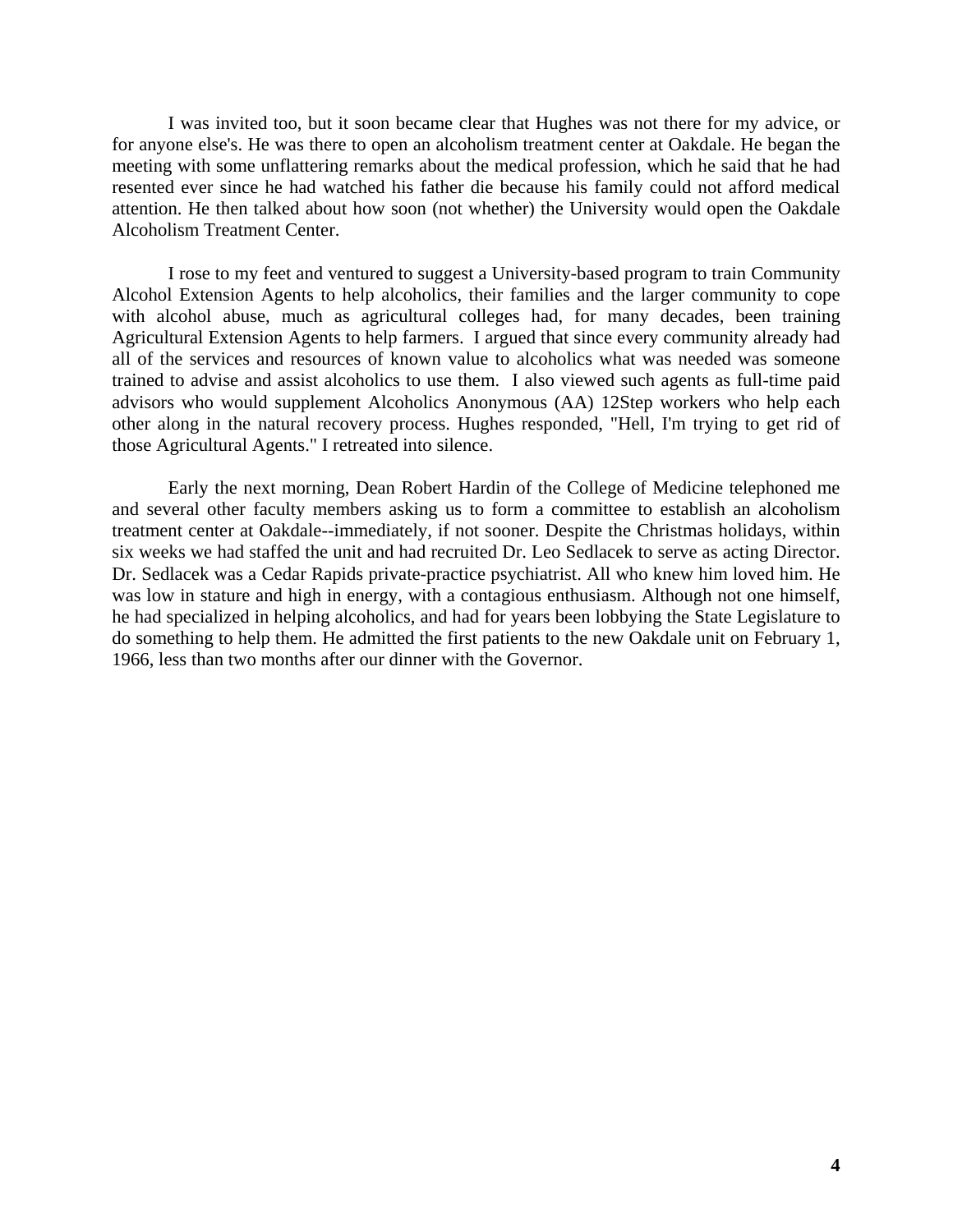### **DIFFERENT CAREER PATHS**

Harold Hughes grew up in a poor farming family living near Ida Grove Iowa. Beyond that, and his reputation as an alcoholic truck driver, I know little about his early life that might help explain his later commitment to the alcoholism disease concept and the building of alcoholism treatment centers nationwide. Did one obsession beget another? Ten psychologists might offer at least a dozen different, all perhaps partially valid, explanations.

As for me, two significant life events contributed to my career-long devotion to researching beverage alcohol use and developing programs to help alcoholics. One was my decision to research alcoholics for my Ph.D. dissertation. The other was Dr. Sedlacek's persistent badgering of the Iowa General Assembly to do something to help the state's alcoholics.

In the Fall of 1950, I launched my college faculty career at Northwest Missouri State College in Maryville, Missouri. I went there with a fresh Master's degree in Sociology from the University of Iowa. Two of my students, both WWII Air Force veterans failed to appear for a final examination. One of them reappeared in an AA drying out hospital in St Joseph, Missouri. The other one should have been there. They sobered up and I let them take the final late. Both passed it, and to show their gratitude, they invited me to accompany them to an AA meeting.

There I found a very friendly group of people openly discussing their common problem. Their intelligence seemed a notch above average, and I was especially struck by their ironic sense of humor. The first member I was introduced to extended a shaky hand and said, "Here, grab this. It shakes itself." Chatting with the group members after their formal meeting, I asked one of them how much he usually drank at a sitting. He said, "I started sittin' 25 years ago and was still sittin' when I joined AA last year." Another member, a municipal judge, told about coming home late one night, and explaining to his wife that his friend had been so drunk that he had to take him home. Later in the day the judge sought to reinforce his story to his skeptical wife. So he telephoned her from his office and told her, "That guy showed up in my court this morning and I just gave him 10 days for being drunk and disorderly."

"You should have given him 20 days," replied the wife, "because he dirtied your pants too." I got the impression that he might have been embellishing the truth somewhat. I later noticed that their life's stories, or "drunkelogues" as they called them, often "improved" with retelling.

 I also noticed that most of them had a cup of coffee or a coke in one hand and a cigarette or a candy bar in the other one. Freudian psychobabble would have them fixated at the oral level, whatever that might mean. As I drove home from that meeting, I thought:" Alcoholics would make an interesting, challenging, maybe even fun doctoral dissertation topic." A couple of years later, when I returned to the University of Iowa for my final year of graduate work, I spent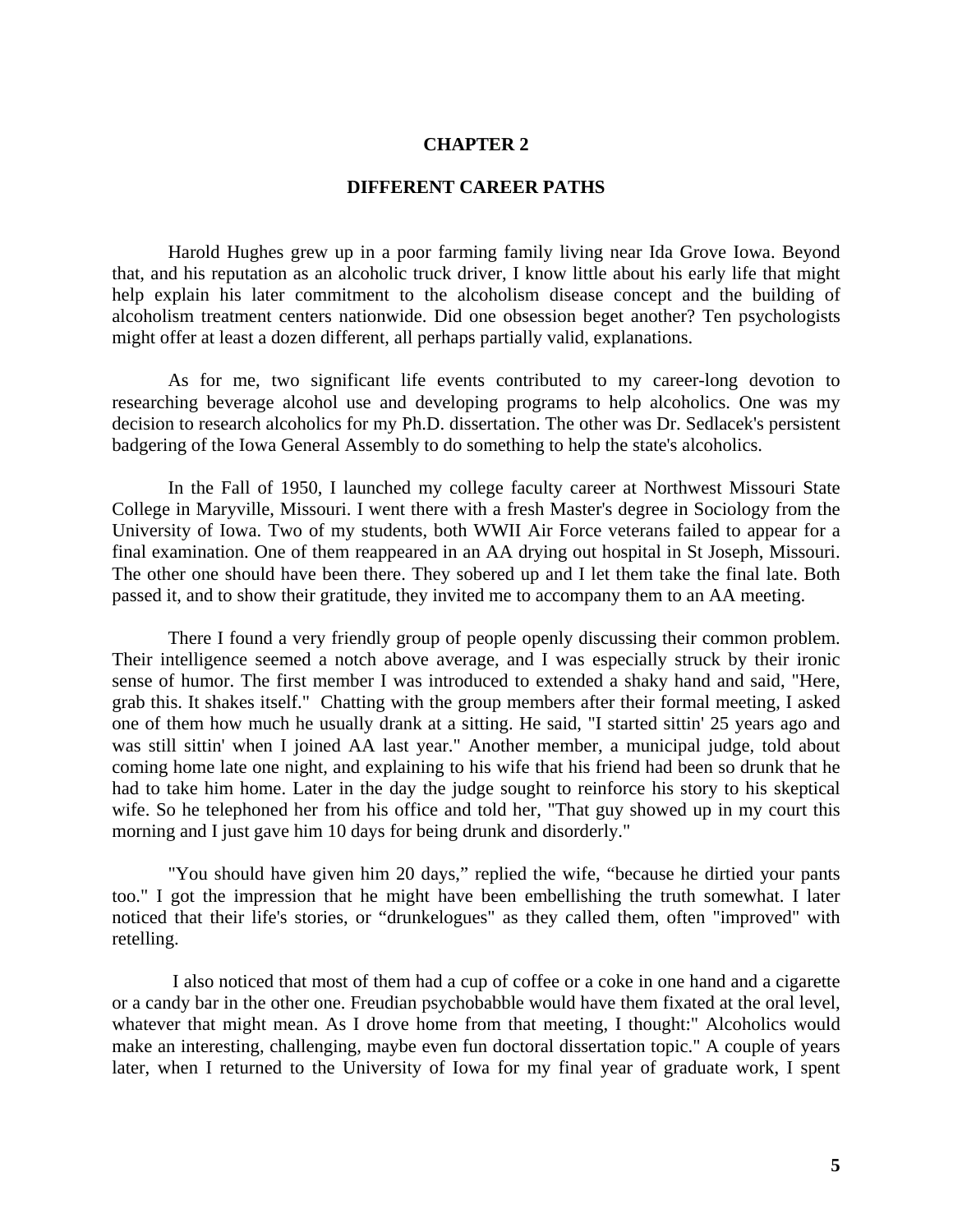several weeks interviewing the inebriates committed to Iowa's four state Mental Health Institutes for my dissertation. That work would later prove to be a major factor shaping my career course.

Dr. Sedlacek's influence on my career path derived from his tenacious lobbying of Iowa lawmakers until finally, in 1955, they appropriated \$30,000 to the University of Iowa, and mandated a survey of Iowa's alcohol abuse problem with a report to be made within the next two years. Responsibility for the task fell to the Dean of the College of Medicine, who resented it. He said that he did not want to mess with "drunks."

At that time, the terms "alcoholic" and "alcoholism" to replace "chronic inebriate" and "dipsomania" were just coming into vogue. Not until 1961 did the Iowa Legislature define the term "alcoholic." They defined it to mean "…any person who chronically and habitually uses alcoholic beverages to the extent that he or she has lost the power of self control with respect to the use of such beverages, or while chronically and habitually under the influence of alcoholic beverages endangers public morals, safety or welfare."

After a yearlong, futile search for someone "really qualified" (i.e. a psychiatrist), to do the study, a search committee member, Professor Harold Saunders, Sociology Department Chairman, told the committee about my recently completed dissertation on Iowa's alcoholics. Facing the report deadline, the committee in desperation offered me the job. I accepted. Leaving my post at Northwest Missouri State College, I assumed my new duties in March 1956. I went on to become a University of Iowa faculty member by default, certainly not by career planning. That I might ever be offered a job at a Big Ten university, much less ultimately become a full professor of psychiatry specializing in alcohol use research, had never crossed this Iowa farm boy's mind. When I asked to be relieved of my Maryville State College contract in mid-year, the College President said, "Ok, but only on condition that you find a replacement," which I soon did – "and that you never return," which I didn't.

In my new position I reported to the search committee chairman, Dr. Paul Huston, who also headed the Department of Psychiatry. After I had completed the state survey and submitted my final report, Dr. Huston offered me an appointment as Assistant Professor in his Psychiatry Department although he was under no contractual obligation to do so. At that time, including a social scientist on medical school faculties was a growing national trend. I accepted his offer and eventually became a full professor of psychiatry without ever having to suffer the indignity of being a psychiatrist. When I am asked how I managed to get along with all those psychiatrists for more than 30 years, I reply that I thought of myself as a rose among thorns. It helped too, that my number of research grant awards and the length of my publication list soon exceeded most of theirs. Dr. Huston and I developed considerable mutual respect and got along quite well.

For the first few weeks after joining the department I sat idle in my office, wondering what to do. Finding idleness intolerable, I went to Dr. Huston and asked him just what he expected from a sociologist in his psychiatry department--a tulip in an onion patch so to speak. After some thought, he said, " Hal, let's just play it by ear." I returned to my office, thought about it for a few days and then wrote a half-page statement creating the University of Iowa Division of Alcohol Studies, making myself director of this new one-man division. When I showed the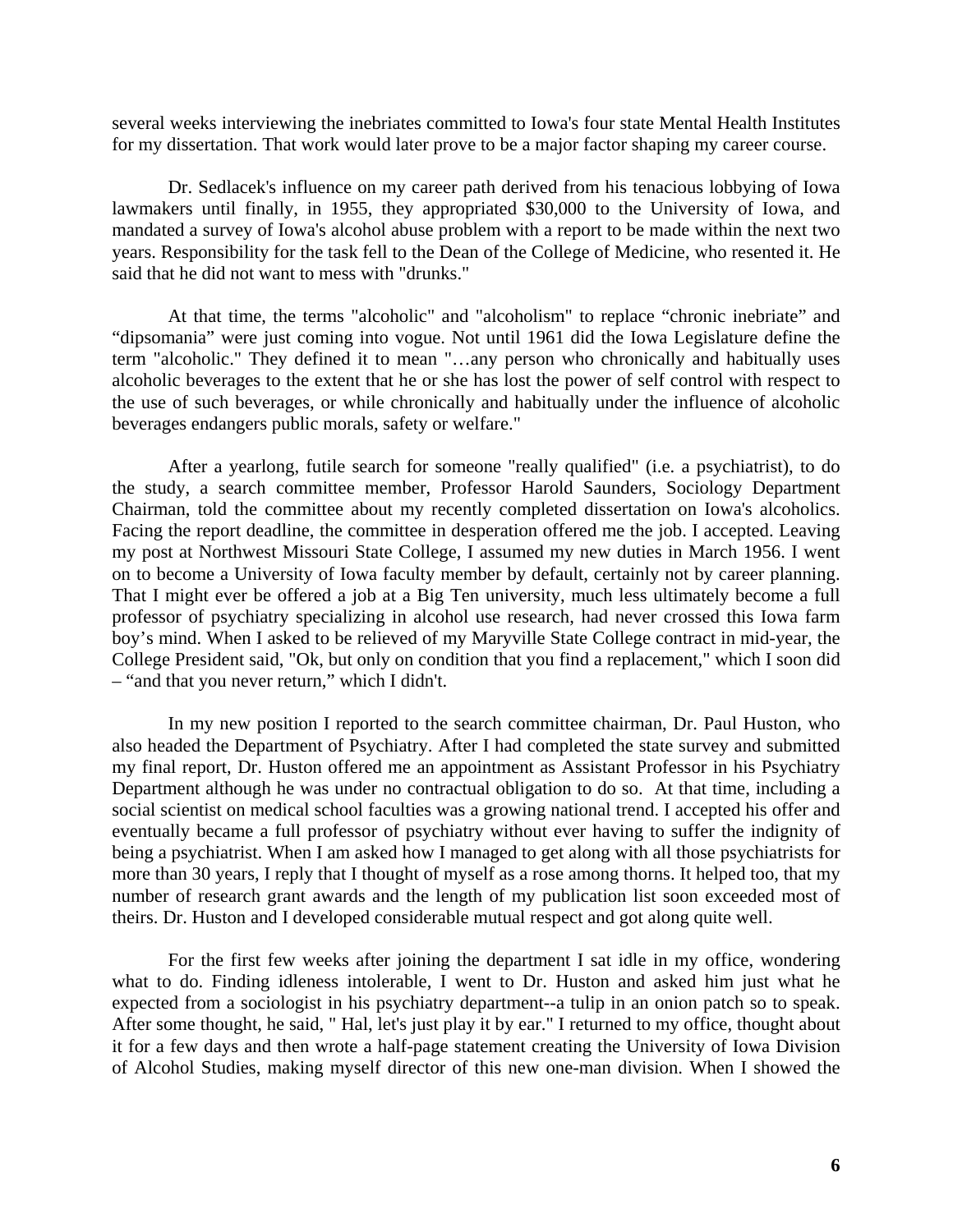proposal to him, along with an appropriate stationary letterhead I had designed, he hesitated, but then said, "Well, OK Hal."

I went to work, and managed to largely support myself with Federal research and other grant funds. I also developed a community alcohol consultant-training program that assisted local communities in developing self-help programs for alcoholics. In addition, I taught a seminar on the social aspects of alcoholism to the psychiatry residents, and through the sociology department I offered an evening course on alcoholism for upper level and graduate students.

At one point in our relationship, Huston asked me what I would think of his inviting his friend E.M. Jellinek, from the Yale School of Alcohol Studies, to visit the department as a guest lecturer. I said, "That's a great idea. As you know, he is nationally known as the 'Dean of Alcohol Studies', and I'm sure he is well aware of my research. Since I'm up for promotion to full professor, why don't you ask his opinion of my work?" I received the promotion.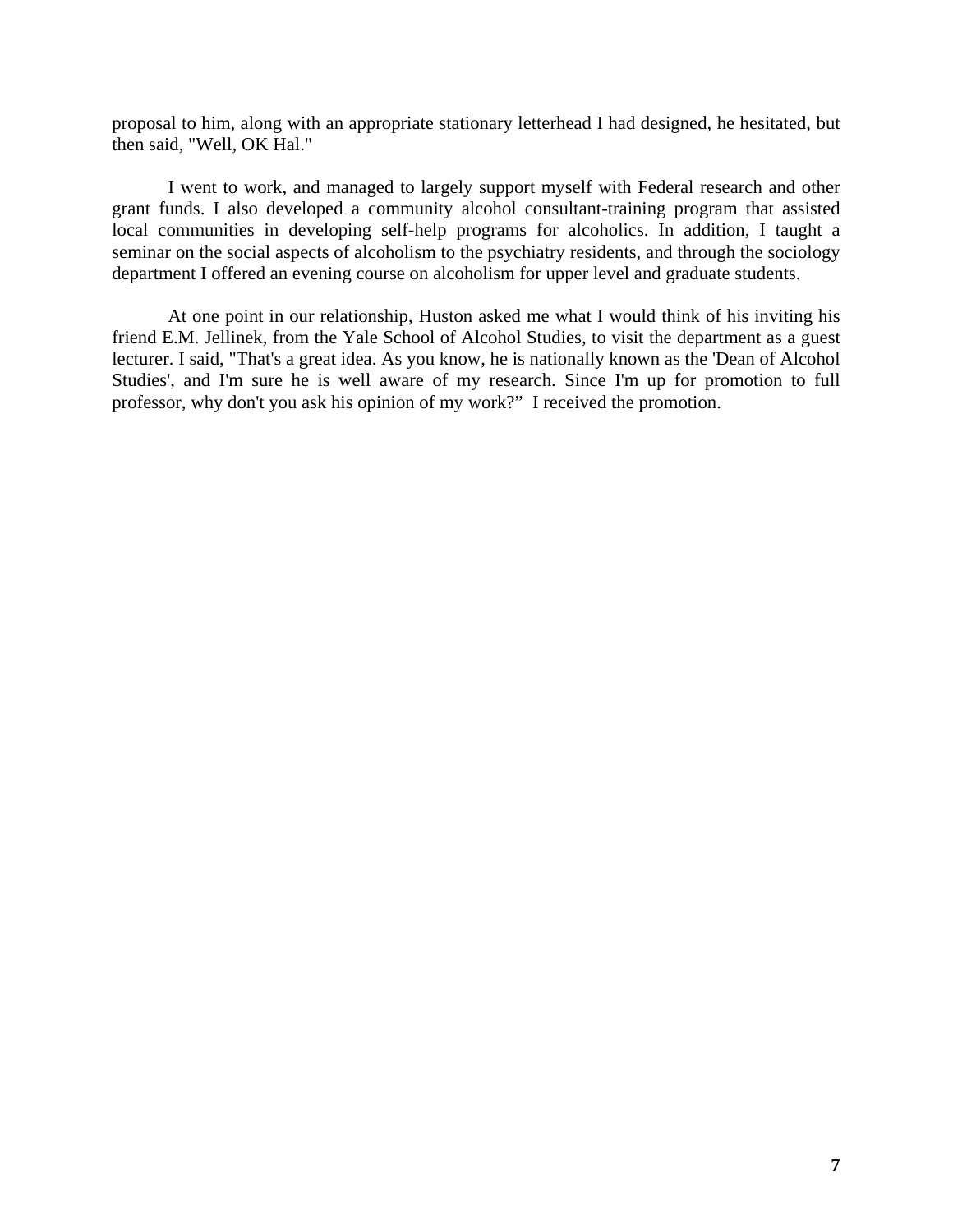### **1966--A BUSY YEAR**

The year 1966 was a very active one for both my Governor and me. In January, the month before the Oakdale Treatment Center opening, I assisted the Cedar Rapids Citizens Committee on Alcoholism in establishing Iowa's first Community Alcohol Counselor Office. Dr. Sedlacek and I had been working for more than two years to establish an office to help alcoholics. Finally, he signed a \$600 bank loan for the first three-month's office rent. A retired, recovered alcoholic volunteered to run the office without pay until he could obtain local funding for the office, which he soon did.

Meanwhile, Hughes was seeking Federal grant funds to establish eight alcoholism treatment centers in Iowa. To that end, he appointed me to a ten-member "Alcoholism Action Committee" charged with preparing a grant application to the Federal Office of Economic Opportunity (OEO), a part of President Johnson's War on Poverty. I drafted a five-page statement defining Iowa's alcohol abuse problem as my research had revealed it. I described the state's drinking population, estimated the alcoholic target population numbers, and described that population's demographics, as no other state was yet prepared to do. However, my research had shown that only a small proportion of the state's alcoholics could be classified as indigent. The number of indigent alcoholics revealed by my research amounted to less than one tenth of one per cent of the state's total population. Even if Hughes' proposed treatment centers were to attract, treat and cure all 2500 of them that would hardly represent a major victory for the War on Poverty.

When the committee chairman, asked me if I couldn't somehow come up with a larger number of poverty-stricken alcoholics, I replied that I really wasn't into that kind of research, common though that might be among politicians and government agencies. When I said that I could only call 'em as I see 'em, he offered to describe for me the Governor's bloody armtwisting to get the University to open the Oakdale Treatment Center. Curious as I was, I impulsively said, "No, I'm not interested. It would be a waste of time and would not change my study findings." (I now wish that I had accepted his offer. It did not occur to me then that someday I would be writing these memoirs.)

Instead of my puny target population figures, the final draft of Hughes' OEO grant application contained figures emphasizing the high proportion of indigent alcoholics among the state's arrested and institutionalized alcoholics. While those large percentage figures for institutionalized alcoholics did not contradict my alcoholic prevalence estimate for the state, they did give the appearance of a larger number of needy alcoholics in Iowa. The figures also buttressed the argument that alcoholism contributes to poverty.

Meanwhile, I had obtained a modest-sized (\$20,597) Federal grant under Title I of the Higher Education Act of 1965 to develop what I called, a "Community Alcoholism Consultant-Aide Demonstration Training Project." The original idea was to train "consultants" to advise the community service professionals on identifying and helping alcoholics. The "aide" would assist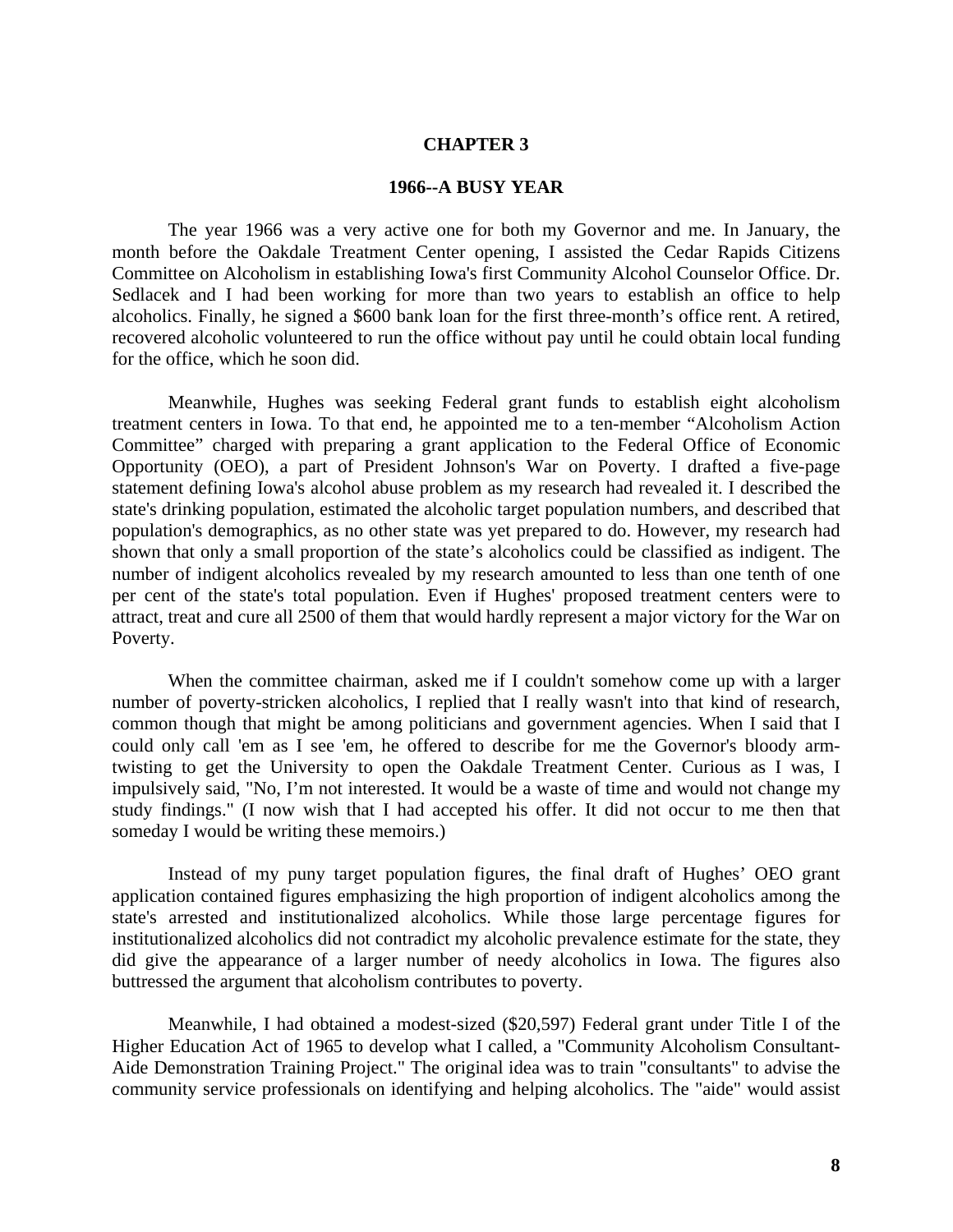the consultant, as well as work directly with alcoholics. When it became apparent that this was not a useful distinction, I dropped it. I ended up training what came to be called "Community Alcohol Counselors" to facilitate and coordinate the interaction between the community service professionals and alcoholics. I hired Gordon Nelson, a recovered alcoholic, to help me develop the training program. He had been assistant director of Hughes' Iowa State Alcoholism Commission. The commissioners were mostly recovered alcoholics, as was the Commission director, Charles Churan.

 As a kindred spirit, Gordy was closer to Hughes than I was. Hughes and I had little faceto-face interaction. Our relationship was not close, but it was always friendly and cooperative. Although I remained critical of the alcoholism disease concept that he seemed so committed to, and was even more critical of the costly treatment center movement that the concept generated, he never criticized my community program. Quite the contrary, Hughes evidently saw it as complementing his treatment center approach, and he helped launch it. April 4-6, 1966 Gordy and I hosted a two-day work-study conference for Iowa service professionals--physicians, judges, clergymen, attorneys, welfare workers, police, health workers, and AA members. Some 200 of them from across the state gathered to discuss the various problems presented by their clients, problems that were often related to the client's drinking. Even when the professional noticed the drinking problem he or she usually ignored it for want of knowing how to deal with it.

The University and Governor Hughes' State Commission on Alcoholism sponsored the conference jointly. Gordy got the Governor to send out conference invitations and also to be the keynote speaker. The Governor's invitation read in part, "…it is hoped that these 'firing line professionals' will acquire increased understanding of alcoholism, as well as the part each professional can play in meeting the alcoholics' needs…." His keynote address titled "Alcoholism is Everybody's Business," stressed the need for the community alcohol counselors that I was training to work with community service professionals. This, of course, gave a large boost to my community counselor program efforts.

Some three months later Hughes told a Daily Iowan reporter, "Mulford's Program is an excellent example of what I meant in April when I told a work-study conference on alcoholism in Iowa City---let's stop talking and start doing something about alcoholism…. I strongly urge the cities of Iowa to cooperate in the Program…"

By year's end Hughes had obtained a total of \$1.2 million in Federal Office of Economic Opportunity and Vocational Rehabilitation grant funds for a demonstration project that would establish eight treatment centers and three halfway houses, plus funds to train alcoholism counselors. I had completed the first Community Alcohol Counselor training program. Conferees from ten of the communities represented at our April conference had returned home, formed Citizen's Councils on Alcoholism and opened Information and Referral offices---all with local city and county funds and with local control. Four of the communities had hired the first four graduates of my alcohol counselor-training program. I ended the year with a stomach ulcer from trying to serve two masters at once--my governor who was bent on building costly alcoholism treatment centers and my scientific principles that told me that alcoholism was a myth. After weeks of suffering sharp stomach pains, I went to the doctor's office where I passed out on his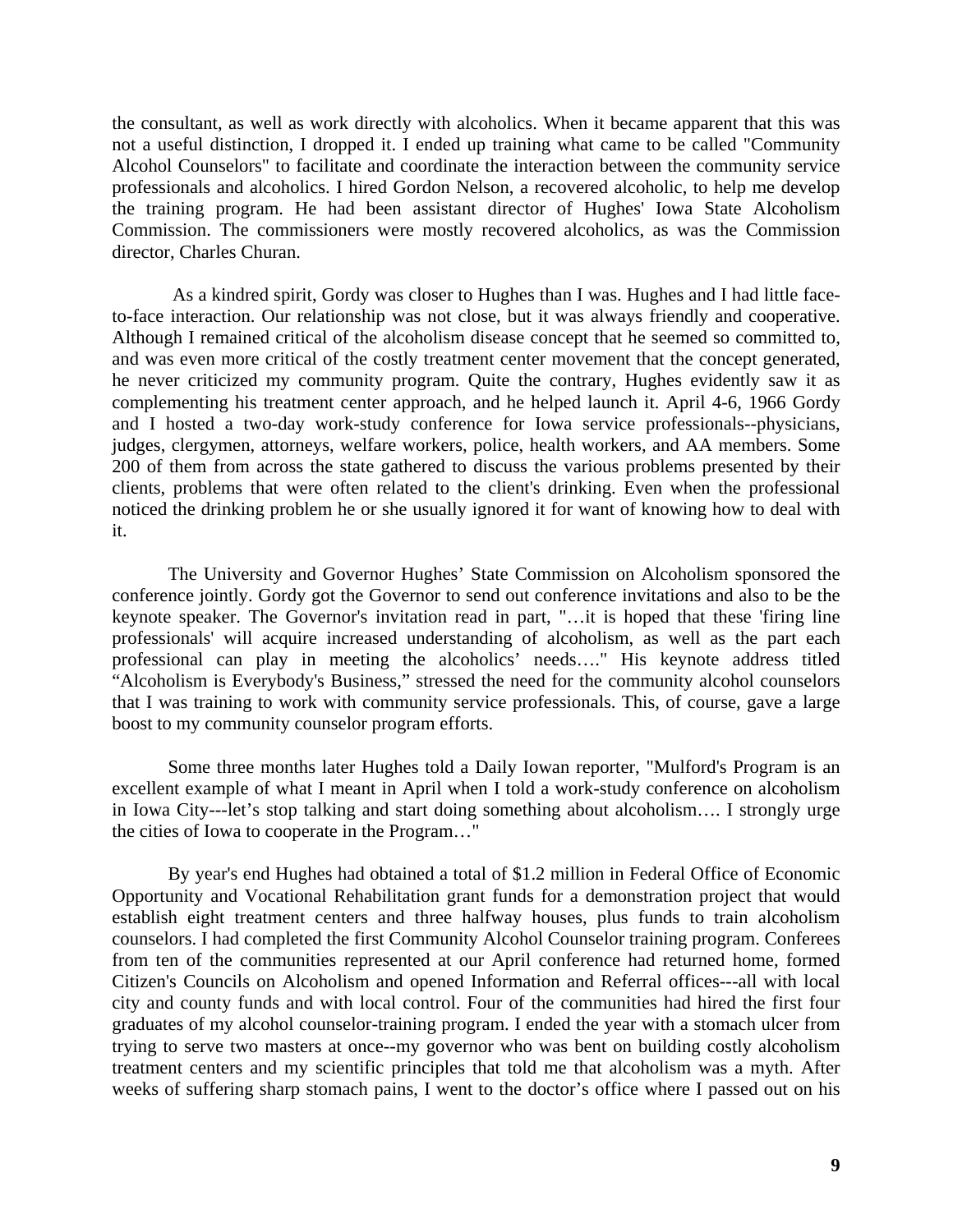examining table from loss of blood. I was immediately hospitalized with a duodenal ulcer. Lying in that hospital bed I vowed that I would stop getting ulcers, and start giving them. They have not bothered me since.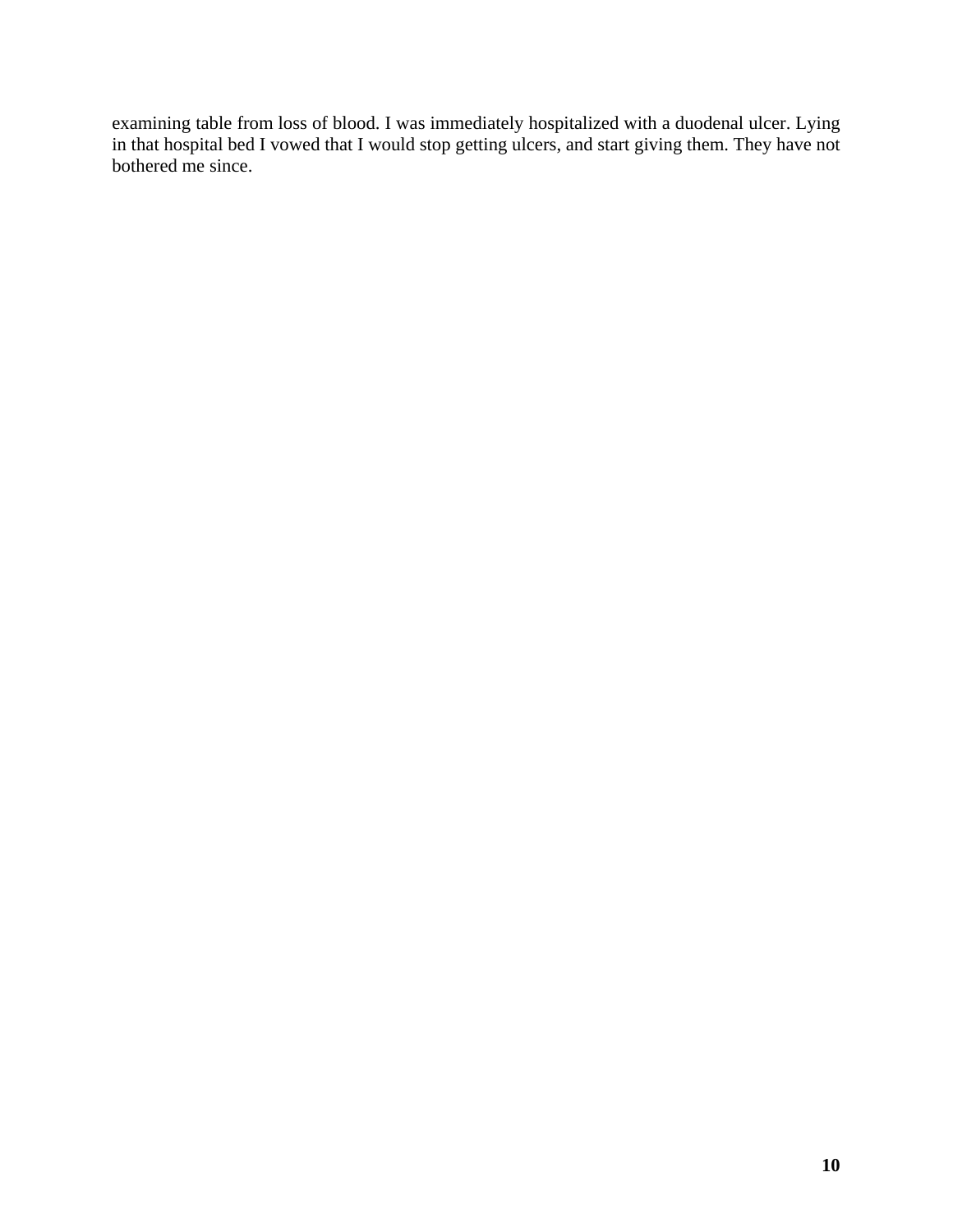### **SENATOR HUGHES GOES TO WASHINGTON**

In 1968, after becoming the first Democratic Governor in Iowa's history to serve three terms, newly elected U.S. Senator Hughes went to Washington. Although a mere Junior Senator, within two years he had almost single handedly authored, and pushed through Congress, the Comprehensive Alcohol Abuse and Alcoholism Prevention, Treatment and Rehabilitation Act of 1970 (Public Law 91-616) often called the "Hughes Act." Legend has it that on New Years Eve, in the closing minutes of the year 1970, a Hughes friend and fellow recovering alcoholic, who was also a Nixon financial supporter, persuaded an intoxicated President Nixon to sign the Hughes Act. That bill created the National Institute on Alcohol Abuse and Alcoholism (NIAAA) and launched the nation's Alcoholism Residential Treatment Centers Movement. Later Hughes authored and shepherded through the legislative mill an act creating the National Institute on Drug Abuse (NIDA). While his success owed much to his considerable political skills, he was also cultivating the alcoholism disease concept in very fertile soil:

- A few years earlier, in 1956, the American Medical Association, in a move more political than scientific, had declared alcoholism to be a disease.
- The alcoholism disease concept, having lain dormant since Dr. Benjamin Rush had promoted it more than a century earlier, was now being revived in an atmosphere of growing public health consciousness, faith in the ability of medical science to conquer all disease, and a growing reliance on "experts" to solve personal problems. (The number of psychological counselors was burgeoning.)
- Philosophically, portraying the deviant drinker as a broken machine, needing repair fit neatly the Cartesian, mechanical clock paradigm that has dominated Western thought for some three centuries
- The alcoholism disease-treatment-cure promise appealed to a public and to its legislators longing for a simple explanation and a promising remedy for a persistent, complex and vexing problem. What could be simpler than the "no-alcoholism, noalcohol-problem" promise, unless it was the earlier Prohibitionists' ill-fated promise, "no-alcohol, no-alcohol-problem?"
- Americans welcomed the professional experts' offer to relieve them of responsibility for coping with alcohol abusers, the growing army of therapeutic experts welcomed the new business, and the alcoholics were glad to be excused for their behavior. In addition, there was society's growing inclination to excuse all sorts of deviant behavior as due to an uncontrollable addiction.
- The alcoholism disease concept was particularly appealling to alcoholic politicians who would rather be seen as suffering an illness than as morally weak.

Ignored amid all of this euphoria was the sobering fact that the Residential Treatment Center Movement had no solid scientific foundation. It rested on shifting political sands and fickle public opinion. As recently as 1997, the NIAAA director, Enoch Gordis, reminded us of that when he wrote,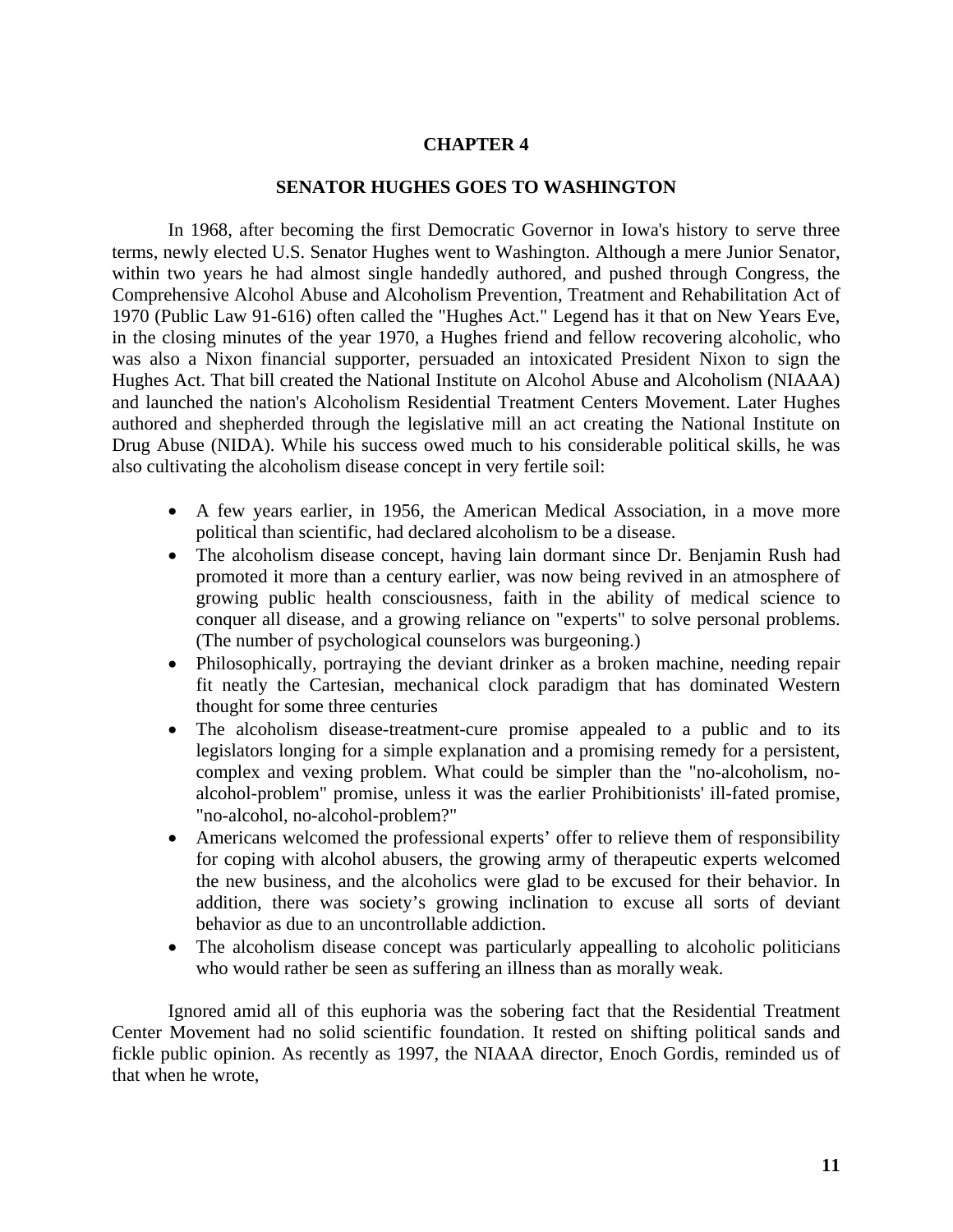"Our whole [alcoholism] treatment system, with its innumerable therapies, armies of therapists, large and expensive programs, endless conferences, innovations and public relations activities is founded on hunch, not evidence and not on science." (Journal of Alcohol Studies (Vol. 48, pp.579-585)

Given the movement's shaky foundation and its failure of purpose, along with the high value that Americans place on efficiency, one wonders what sustains public support for it. Why has the Movement not yet gone the way of Iowa's century-earlier failed efforts to fit drunkards into the medical model? My Alcohol Studies Assistant, Jerry Fitzgerald, postulated a partial explanation: many families are grateful for a place to get rid of an alcoholic member at someone else's expense, if only for a few weeks.

In search of a more viable alternative to the residential treatment centers movement, I turned to the historical and anthropological literature on the human/alcohol relationship. I learned that Americans, in their search for the cause of deviant drinking (as though there is a single cause), had narrowly focused attention on first one and then the other of two supposed, all too obvious causes--the drink and the drinker. The colonists had faulted the drinker. They defined the drink as "God's good gift" particularly to health. Men, women, and children drank copious amounts daily, equaling some three times today's average consumption. However, informal social controls more effectively prevented deviant drinking than is the case today. The colonists did hold the few "chronic drunkards" among them accountable for their excessive appetites and sometimes displayed them in the stocks. However, they also conceded that the Devil might be involved, and considered drunkards to be good candidates for redemption.

However, in the early 1800s, Americans began to perceive a growing alcohol problem. They also began to shift responsibility for the problem from the drinker to the drink. "God's good gift" gradually became "the Devil's own brew." The remedy for the problem was all too obvious and all too simple: abolish alcohol. After nearly a century of emotional public debate, with arguments waged largely on moral grounds, the Prohibitionists finally saw their remedy implemented in the form of the Prohibition Amendment to the Federal Constitution in 1920. Some people were so convinced that alcohol was the root of all crime, if not of all evil, that passage of the Amendment prompted the town fathers of at least two Iowa towns, Vinton and Buckgrove, to sell their jails. Only 13 years later, the American public declared as error what President Hoover had called "the noble experiment" and voted to repeal Prohibition. Today's neo-prohibitionists have redefined the drink as more of a health, than a moral, risk. Ironically, recent studies showing certain health advantages from a drink or two a day, move us back toward the colonist's definition of the drink as "God's good gift."

At the time that I began researching the subject in the mid-1950s, the alcoholism disease concept, until then only an idea in the head of the observer, was being reified and located in the body of the observed. Alcoholism was, and is, a social invention, not a scientific discovery. With the "Hughes Act" Americans were reacting to this invention. Now the cause of deviant drinking was back in the drinker once again, but in the form of a supposed disease. The only thing that alcoholism has in common with other diseases is the sympathy that it evokes. While the disease concept may be of some benefit for some alcoholics under some unknown conditions, it also has unintended and counterproductive consequences for others. For some it provides another excuse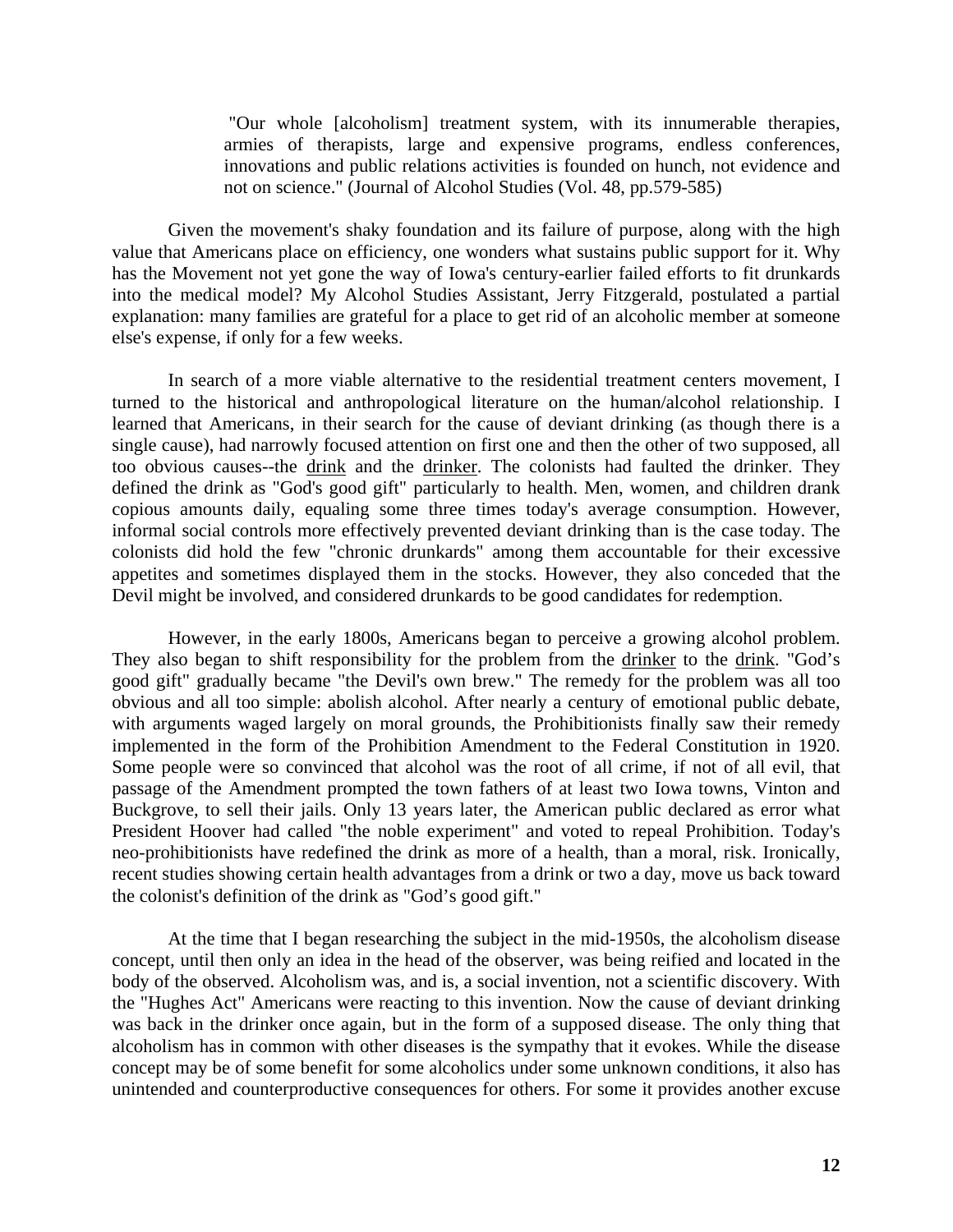to continue drinking, and relieves them of responsibility for correcting their behavior. The alcoholism disease myth shifts responsibility to therapeutic experts, even though there is precious little scientifically confirmed knowledge for them to be expert about. Moreover, reducing the stigma on deviant drinking eases the normal social pressures on deviant drinkers to control their drinking. Hence, many alcoholics became more victim than beneficiary of the alcoholism disease mythology.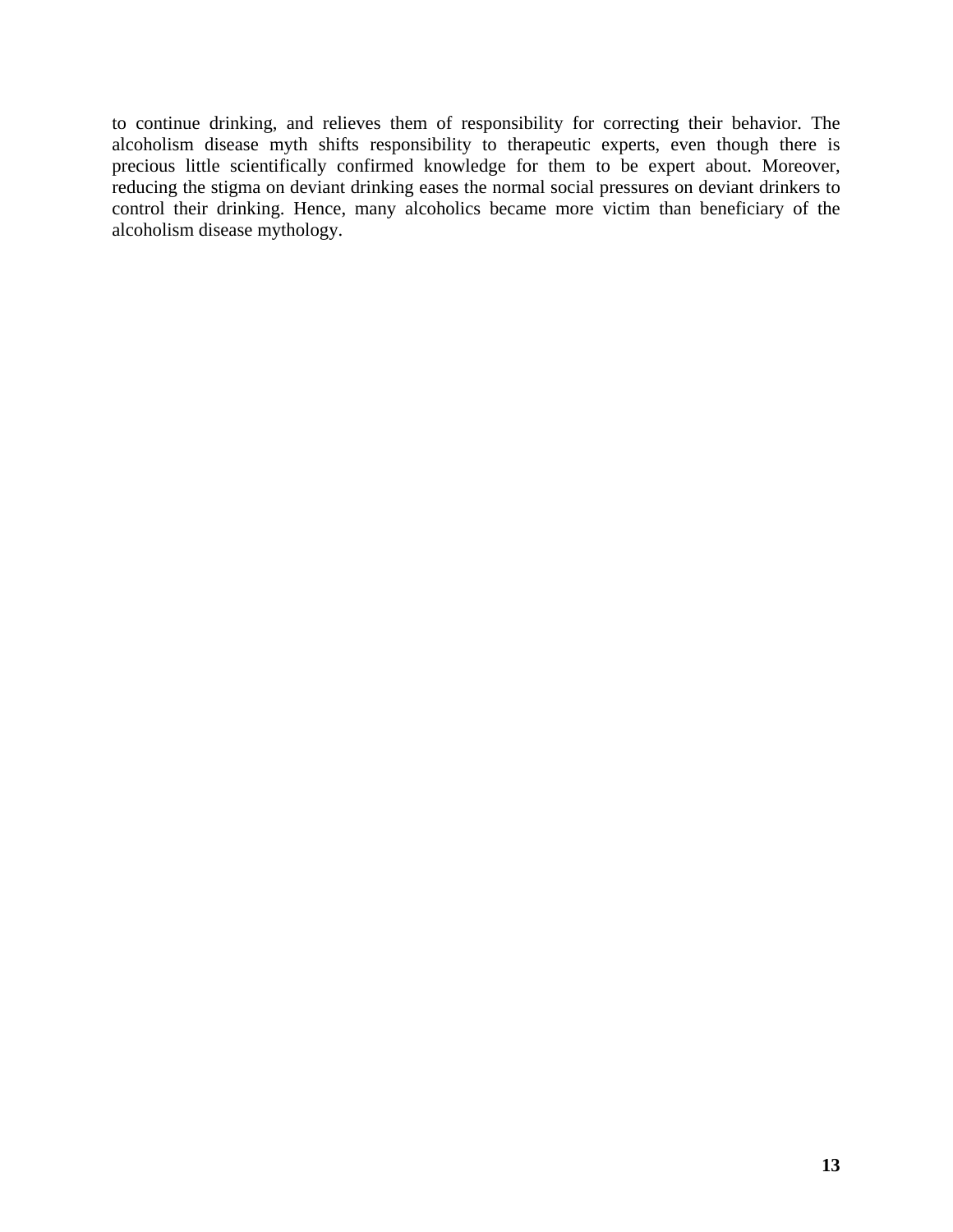#### **WE HAVE MET THE ALCOHOL PROBLEM AND IT IS US**

When Senator Hughes went to Washington, Americans were asking, "What is wrong with alcoholics and how can we fix them?" Senator Hughes answered by giving alcoholics alcoholism and promising Americans that medical science would treat the disease. Meanwhile, I was asking a much different question, or set of questions, and arriving at much different answers.

I had come to view the human machine as more than a machine; more than a Cartesian, mechanical clock. I believed that human behavior is the result of conscious decisions influenced by a multitude of individually weak social, cultural, biological, and environmental factors interacting in complex ways that science does not understand. Their behavior is best understood if humans are viewed as living in a symbolic universe of their own creation. The social inventions, "alcoholism," and "addiction" being prime examples.

The historical and anthropological literature on the human/alcohol relationship led me to ask, "How is it that the human species has survived thousands of years of interaction with beverage alcohol. Our prehistoric ancestors knew of the natural law of fermentation, and the intoxicating pleasures of "kickapoo joy juice." How is it that all societies that have long known alcohol (and few have not), have integrated its use into their culture in ways that discourage most of their members from drinking all they can get their hands on, and that rehabilitate most of those few who do? How is it that members of Alcoholics Anonymous can help each other correct their deviant drinking and maintain sobriety, as Hughes said was true in his case?

Furthermore, given today's growing popularity of the " addictions" concept and the belief that "addicts" need expert treatment, how do we account for the fact: (1) tens of millions of us American nicotine addicts have quit smoking without any special treatment; (2) 96% of the Vietnam Veterans who were treated for heroin addiction upon their return home soon gave up the drug, and so did 96% of those who were not treated; (3) most alcoholics eventually gain control of their drinking. Most, including Harold Hughes, do so without formal treatment. Granted, some do drink themselves to death first.

The answer to all of the above questions is the same as the answer to the question, "Why do so few Americans, as compared with certain other cultures, eat cat or dog flesh." Americans, in their historical preoccupation with the drink and the drinker, first one then the other, as the cause of deviant drinking, have largely ignored the influence of *drinking norms* and their informal enforcement on individual drinking behavior. A society's norms are survival techniques representing the collective common sense wisdom of the ages. Drinking norms express a group's consensus on who should drink what, when, where, with whom, and under what conditions, as well as how much is too much, what drinking behavior is acceptable under what conditions, and what is not, and on and on. This includes agreement regarding what alcohol is expected to do to, and for, the drinker, and what he or she should and should not do to, and with it. The drinking norms are often very detailed and specific. For example, the norms specify that wine be served in a wineglass, not a coffee cup or beer mug.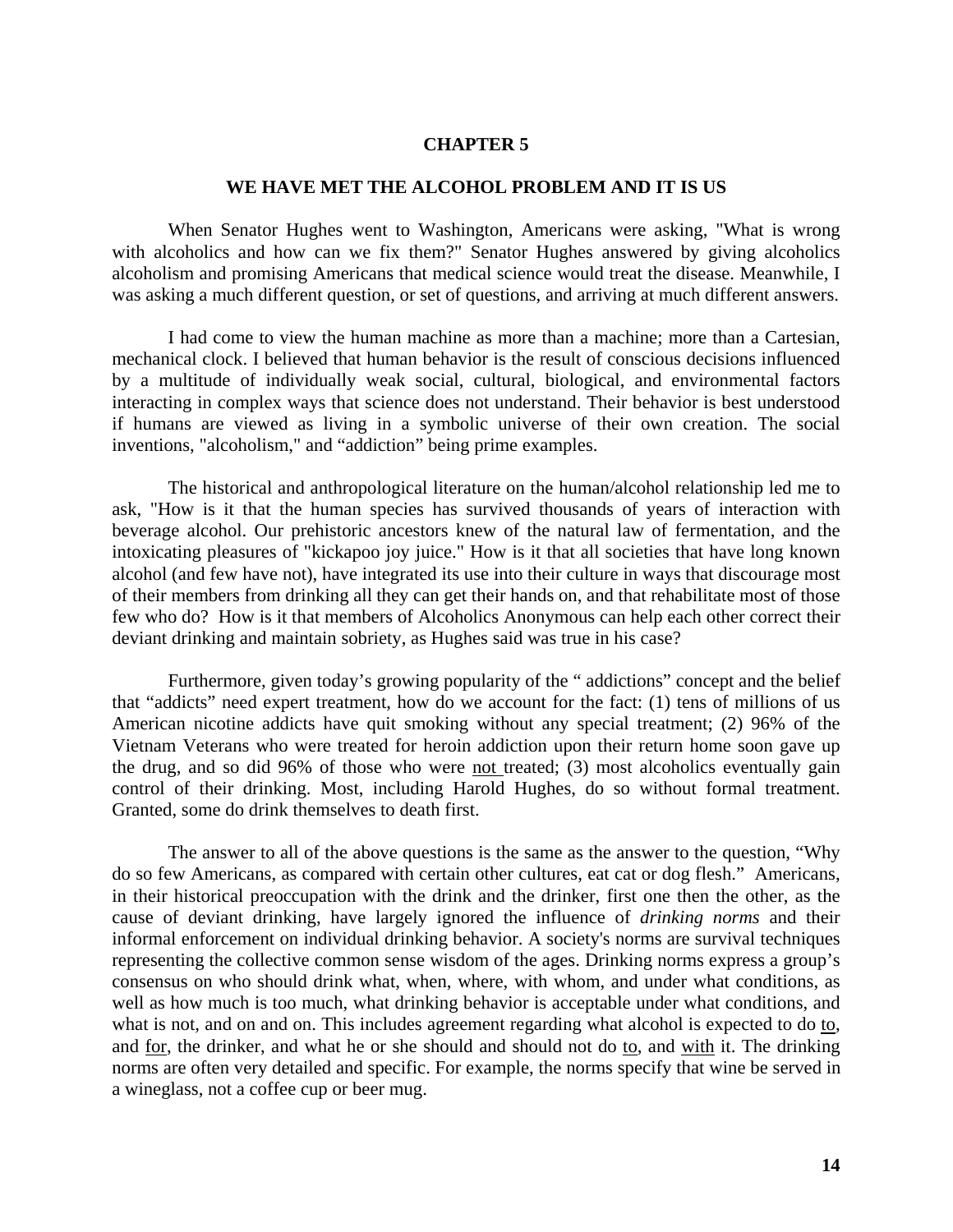One can mentally experience the power of the informal normative controls on individual behavior by simply contemplating the act of spitting into the middle of the Thanksgiving dinner table. Of course, you won't actually do that. Why not? There is no law against it, and no need for one. You won't do it because during your entire life your mother, your father, and everyone that you have known have all agreed on the norm: WE JUST DO NOT DO THAT. If our drinking norms condemned alcohol abuse as equally reprehensible, we would have far fewer alcoholics.

Just as water is the last thing one might expect a fish to discover, so a society's members are so immersed in the never-ending process of developing and maintaining their behavioral norms that they are hardly conscious of the process. There may be some risk in calling public attention to the process, considering what happened to the centipede who, when asked how he managed all those legs, stopped to think about it and never walked again.

As a person simultaneously advances in the natural alcoholic and rehabilitation processes, he or she is continuously pressured by others to conform to the norms. The punishments for nonconformity can take a variety of forms including shame, guilt, disgrace, humiliation, ridicule, ostracism, institutionalization and so on. For the few drinkers who defy these ordinary social controls, additional forces come into play. Family, friends, employer and other associates urge, cajole, coerce, and otherwise pressure the deviant drinker in many ways to bring his/her drinking behavior more in line with the norms. Depending upon the case, such pressure tactics might include threatened or actual police arrest, job loss or spouse departure. Incentives also come from the negative health effects of aging on the body's ability to handle alcohol. For some cases, a physician's diagnosis of liver disease triggers a great hunger for sobriety and the determination to sustain it.

 Although each case involves a unique set of social, environmental and biological variables, the following case history illustrates the natural control process at work. Early one morning, in 1978 a man, whom I will call "Clancy" was arrested, handcuffed and jailed by the Iowa City police for drunk driving after having crashed his car into a tree. His wife, desperate for help, called me at home that evening. Clancy had, for the first time, admitted a drinking problem, and had agreed to talk to someone about it. His wife was concerned that the next day he would feel better and would change his mind. I gave her the telephone number of an AA member who visited her husband within the hour.

Note the numerous players in this drama, and the normative community forces pressuring Clancy to correct his deviant drinking behavior. The drama's main character got drunk and wrecked his car. The police played a role. They arrested and jailed him. The wife played her part. She recognized and acted on his readiness for help. The local press, which is where she got my name, played a role when it ran a story about my work on the alcohol problem. I played a role- the role of the Community Alcoholism Counselor---by referring her to an AA member. The AA member and Clancy discussed the possibility that Clancy enter a 30-day private inpatient treatment center in Cedar Rapids. Clancy then went so far as to visit the center where the director gave him a tour and talked with him for a couple of hours. Clancy chose not to become an inpatient, but he did remain sober.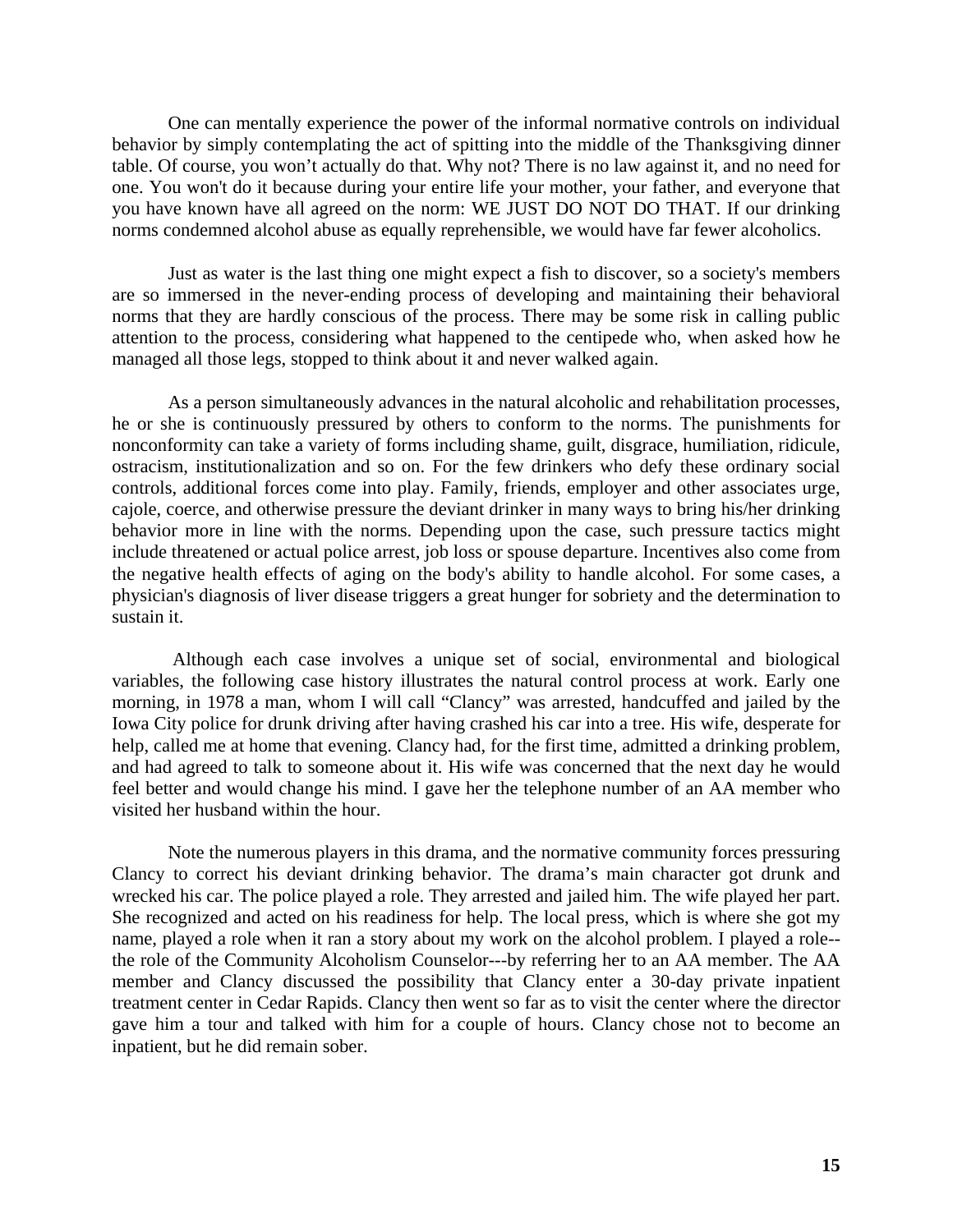Because he had no formal treatment, Clancy's sustained sobriety would generally be classed as a "spontaneous remission." Giving credit to his two-hour experience with the treatment center and its director would be quite consistent with the classic British treatment evaluation study that found the same low treatment success rate for a one-year hospital-based treatment as for only two hours of advice by the same clinic staff. (Edwards, et al, JSA, 1977).

Evidently, Clancy had become "sick and tired of being sick and tired" as they say in AA. The many pressures to correct his drinking had reached a critical mass that might be triggered by a great variety of experiences including any of the countless treatments available. He had progressed in the natural recovery process to the point where he wanted sobriety and was determined to maintain it. Like Harold Hughes, he achieved sobriety without formal treatment. Clancy might have had a much different treatment center experience had his wife received a different answer to the call that she had made earlier that evening to the Mid-Eastern Council on Chemical Abuse ("MECCA").

Some years earlier, as a member of the Johnson County Committee on Alcoholism I had helped establish MECCA as one of Iowa's first Community Alcohol Counselor offices. However, when Clancy's wife called the center that evening, it had become a state-controlled, state-licensed, fully accredited alcoholism treatment center. Had a real person answered her call and offered help, Clancy's treatment story likely would have been quite different. Instead, the taped voice that did answer her call instructed her to call back during normal 8 to 5 business hours. Had she done that instead of calling me (or called the Community Alcohol Counselor, had there still been one) she would have been invited to come to the center during business hours, fill out numerous forms documenting compliance with government-imposed standard operating procedures, and enroll herself in an eight-week "coping group." After she had completed that, her husband, Clancy would have been invited in and required to complete more forms before he could commence so-called treatment. This assumes that he had not drunk himself to death in the meantime. An alcoholic with the patience to fit himself into someone else's treatment timeschedule probably doesn't need the treatment.

MECCA was Iowa' first center to apply for and receive Federal accreditation, even before the state took control of the community centers. As a member of the MECCA Board of Directors, I voted against requesting accreditation, even though I sensed that accreditation was an inevitable state bureaucratic move. I thought that the considerable money that the accreditation procedure would cost could better be spent helping alcoholics. After the two men from the Joint Commission on the Accreditation of Hospitals spent two days inspecting the MECCA program they called a public meeting, to announce their approval of our center for accreditation. There I asked them, "What evidence is there that accredited centers see any more alcoholics or deal with them any more effectively than do unaccredited centers?" They assured me that such research was underway, and promised to put me on the mailing list for the study results. Some 30 years later, I still vainly dash to the mailbox every day (except Sundays and holidays) only to return empty handed and ever more disappointed. I'm beginning to wonder whether I might be a flim-flam victim.

Some years later, in 1991, I had another telling experience trying to get help for an alcoholic friend from the fully accredited MECCA and its certified professional staff. The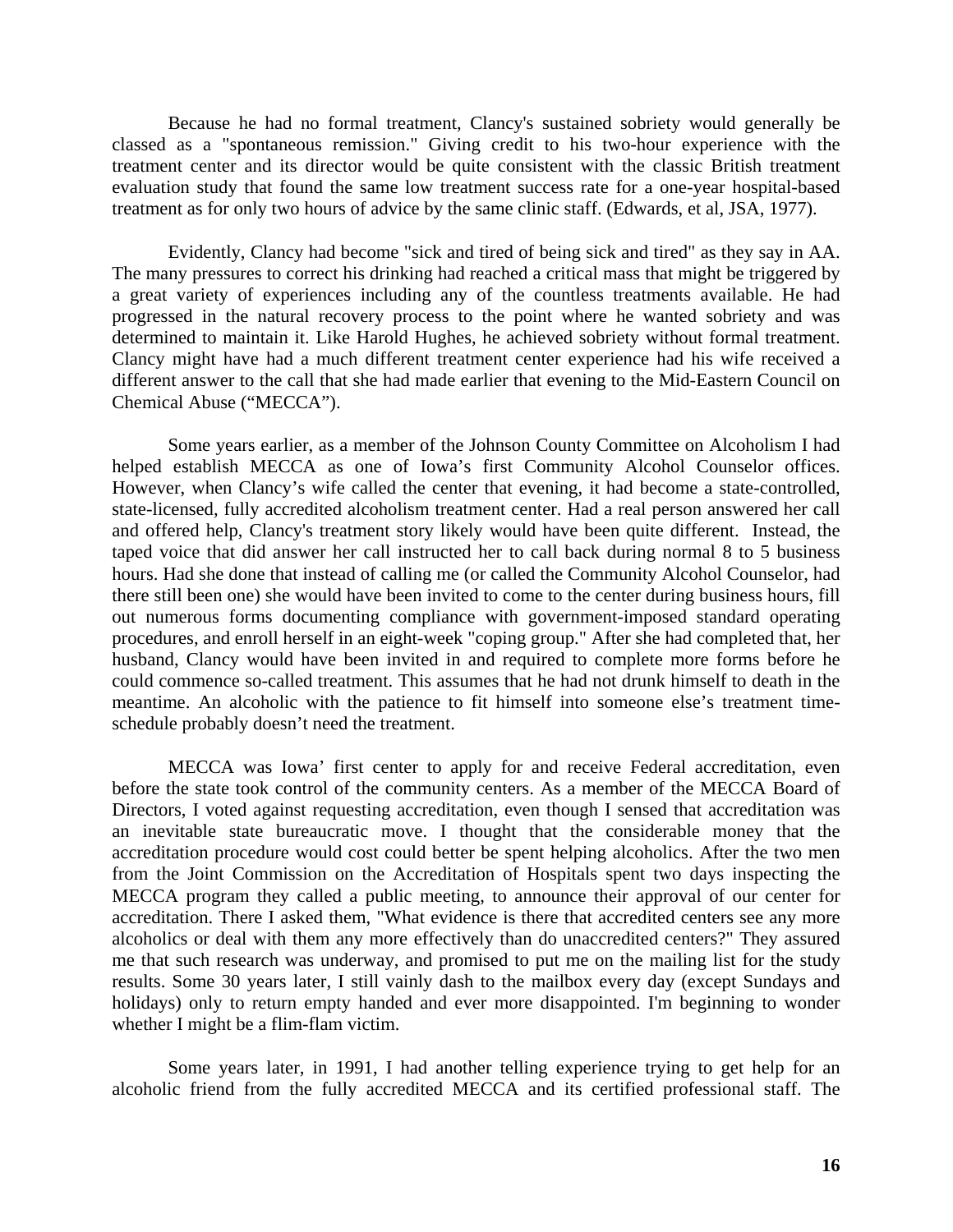experience further illustrates the change in the center's operation after the state take-over, and what that change meant for alcoholics seeking help. My friend was one of the worst alcoholics I ever met. He had lost everything. His wife had divorced him. He had lost his license to practice psychiatry and he was living in a Mission Home in Des Moines. One Saturday he called his former wife from the Iowa City Bus Station, and asked her to come get him. She said she would, but then she got to thinking that he sounded drunk, and she did not want to deal with him. She called me asking advice. I suggested that she call MECCA. A recorded message told her that the center was not open weekends. She called the Police and asked them to check on her former husband. The Police found that he was indeed intoxicated. They gave him what some around here call "I-80 therapy." The police bought him a one-way bus ticket back down Interstate 80 to Des Moines. Despite numerous treatment center experiences, he eventually drank himself to death. That Monday morning I called the MECCA Director to inquire why it was that when we first opened the Iowa City center and Gill Voss, a Community Alcohol Counselor was operating it on an annual budget of about \$30,000, an alcoholic could call Gill any time and get help. "Now" I said, "with an operating budget of more than a half million dollars…" With some obvious pride in his voice the center Director interrupted me, to say, "Would you believe the budget is now closer to one million dollars?" I hung up the phone.

With that wisecrack, the MECCA Director unwittingly characterized, not only MECCA's progress, but also the progress of the entire Alcoholism Treatment Center Movement as nothing more than budget growth. It still remains for science to demonstrate any progress improving treatment success rates beyond Dr. Applegate's century-old 29% figure. There has been no more progress on the prevention front.

Although my repeated requests for a copy of a recent MEECA Annual Report have so far gone unanswered, I did manage to obtain a copy of the "Independent Auditor's Report" elsewhere. That report shows that MECCA's budget for fiscal year 2000 was \$3,382,053. Only one half of it was spent on treatment. Nearly one-fourth of the budget went for administration, and the remaining one-fourth of it was spent on "other programs" including prevention.

Without the center's Annual Report I don't know the number of clients that it served during the year. However, if we assume that MECCA's annual per-client cost approximates the \$317 unit-cost that I describe below for the nearby Washington County Bob Gray Outreach Center, then we can calculate that with its \$3,382,053 budget MECCA could have served more than 10,000 alcoholics last year. Since that is several times the estimated number of alcoholics in the area, the center could have provided a year of counseling for every alcoholic in the area and had considerable money left over to research its treatment success rate. Surely, it is not too early to ask of the MECCA multi-million dollar operation the question uppermost in Hughes' mind, WHAT'S IN IT FOR THE ALCOHOLIC, or WHO IS GETTING WHAT OUT OF IT? As I describe below, early on, in 1974, Harold Hughes in a speech to the North American Congress on Alcohol and Drug Problems listed many groups of people, including those he called "bureaucratic empire builders" who he saw benefiting more than alcoholics from the Alcoholism Movement.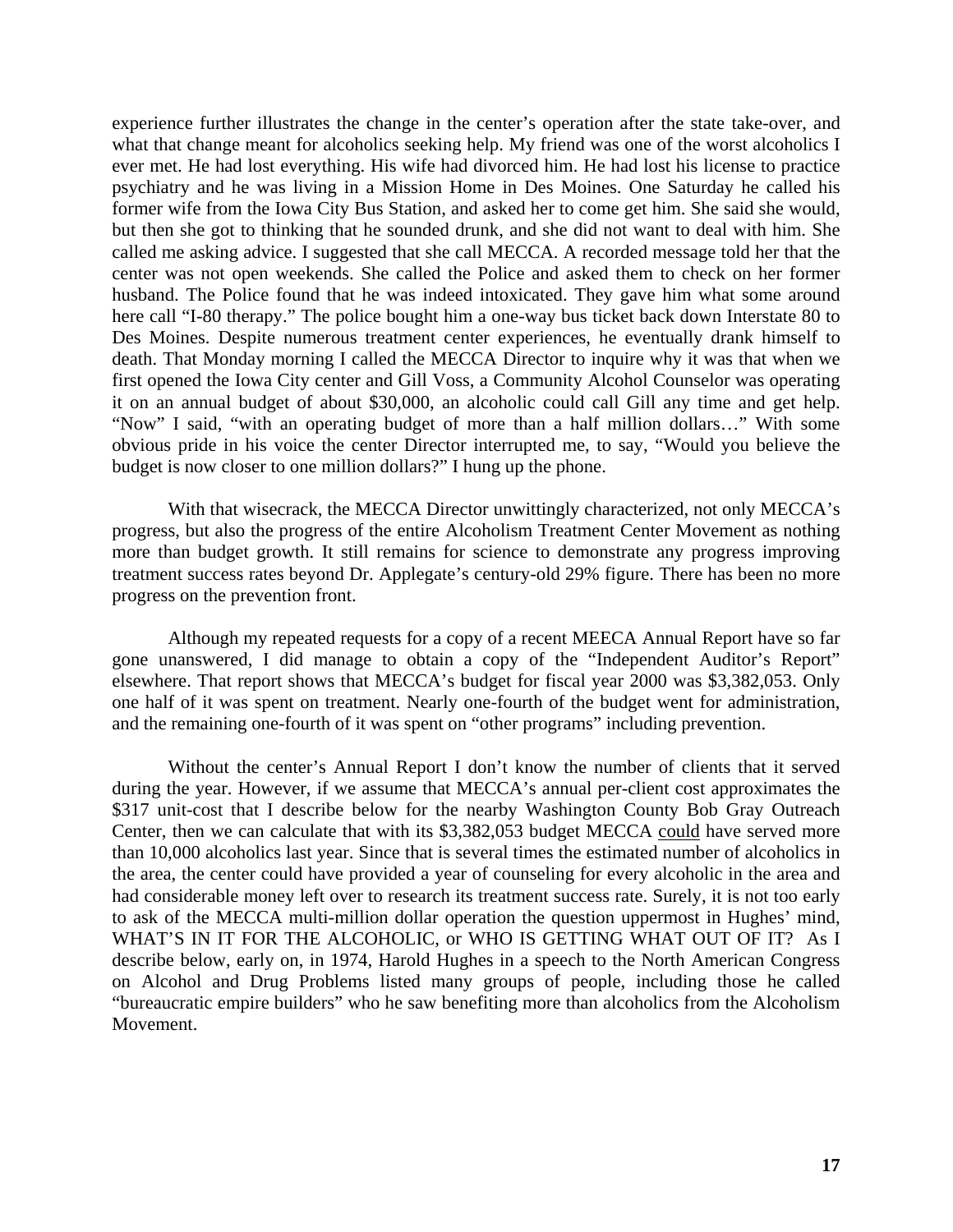#### **THE COMMUNITY ALCOHOLISM COUNSELOR**

The known variations in alcohol abuse rates across societies, across different segments of the same society, and across time, suggest that a society somehow controls its members drinking behavior. Such variations also convinced me that if I went about it in a systematic, scientific way, I could help Iowa local communities strengthen those natural drinking behavior controls. To that end, I developed a University-based program that integrated: (1) services to alcoholics; (2) service-provider training; and (3) program monitoring and research.

As described above, in 1966-67 Hughes contributed to the development of my community counselors training program. He sent people for me to train as counselors to staff the eight treatment centers he was establishing in Iowa. This infusion of funds enabled me to extend the three-month demonstration training program to six months. He sent mostly recovered alcoholics with backgrounds similar to those of the persons that I was recruiting for training.

Later, when I became director of the Oakdale Center, July 1, 1972, additional federal grant funds enabled me to further expand the training into a ten-month program. It was now an intensive, 60-hour per week schedule. It was about half classroom work and half field placements in centers across the nation. A new class of about a dozen students began in September and May of each year.

Our unique training program attracted applicants nationwide. Their backgrounds were as varied as the clients they would work with. One student had been a Bunny in a Playboy Club. One was an alcoholic son of an Alaska Eskimo Chief. There were ex-farmers, ex-nurses, and former Catholic nuns. Applicants varied widely in their academic backgrounds as well. One student was just short of a Ph.D. in physics while another 15-year denizen of Kansas City's Skid Row was barely literate. That he had lived in his car for several weeks in mid-winter waiting for a new class to open, we took as evidence of the dedication every trainee should have. He began the program, then dropped out for a year, learned to read and write, and then returned. We considered him to be especially qualified to work with skid row alcoholics. We favored applicants whose experience in working with alcoholics showed that they could relate to, and empathize with such individuals. Hence, some three-fourths of them were themselves recovering alcoholics, mostly AA members. However, we considered AA to be only one of the many and varied community services that might be solicited to help alcoholics, depending upon the nature of the case.

 Some of the few more naive students who had not worked with alcoholics expressed disappointment that our training offered no pat formula for treating, or relating to, or empathizing with alcoholics. Recalling Louis Armstrong's remark about jazz swing music, I responded, "If you have to ask what empathy is, you ain't never going to know."

Our educational objectives contrasted with conventional counselor education programs. Whereas professional psychotherapists are taught to play mind games designed to help alcoholics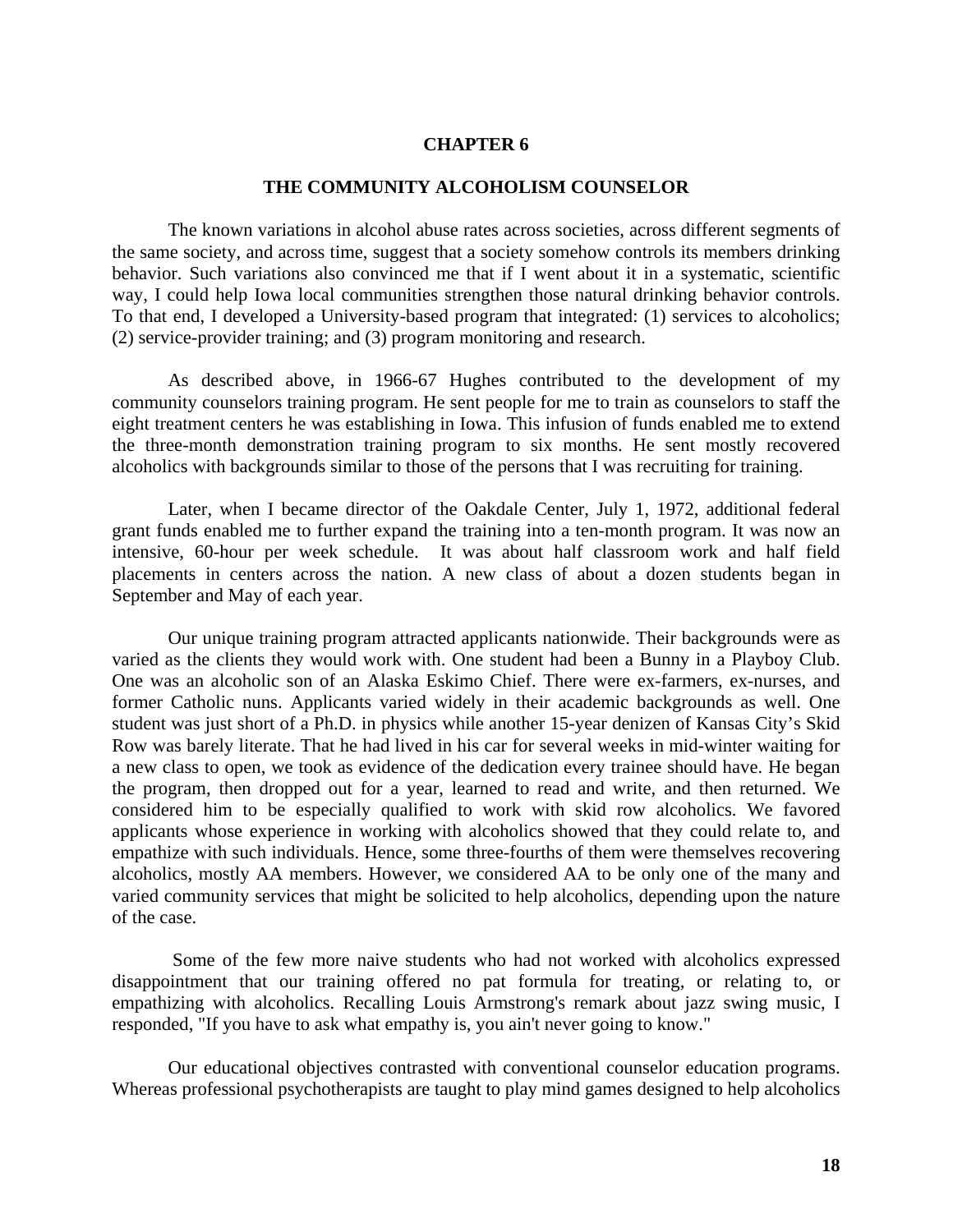*think their way into new ways of acting,* we taught our counselors to focus first on changing the alcoholics' behavior, thereby helping them *to act their way into new ways of thinking*. All too often, with mind games the alcoholic outwits the conventional therapist, wins the game, and gets on with his drinking. An AA member once told me that earlier, he had had three years of psychotherapy. I asked him, "Didn't the psychiatrist help you with your drinking? He grinned and said, "Hell, I never told him that I drank."

Our counselors could not be all things to all people. However, they were many things to some people and some things to many people. Depending on the case, they functioned as outreachers, facilitators, motivators, coordinators, advisors, empathic friends, and confidants to their alcoholic clients, to name only some of the roles that they performed.

The Community Counselor reaches out to contact alcoholics, especially in locations where the alcoholic is hurting and is receptive to help. These include police stations, courts, hospitals, physicians' offices, welfare offices, attorneys' offices and company personnel offices where alcoholics appear, not for help with their drinking problem, but rather for help with a problem that is often related to their drinking. My research had revealed that during the course of a year, about half of Iowa's alcoholics appeared in one or more such offices. More often than not, the service professional is unaware of the client's drinking problem and, in fact, would rather not know about it, because he/she does not know what to do about it.

If the professional's client's presenting problem is related to drinking, that may provide an incentive that the Alcohol Counselor can build on. The Counselors learn to be alert for the alcoholic's "motivational moments" when the individual suddenly experiences an overwhelming desire to quit drinking. The nature of such moments can vary greatly. One alcoholic told me that the moment came for him when he overheard his 12-year-old daughter tell her friend, "Don't pay any attention to my Dad, he's drunk again." For another member it was emerging from a blackout to learn that he had struck his wife and broken her jaw. Often, receiving a liver cirrhosis diagnosis is such a moment, but not always. An Oakdale Treatment Center patient said to me, "I sure hope they can get my liver fixed up so I can get back to drinking."

Once contact is made, the counselor helps the alcoholic sort out his problems, which by this time may be overwhelming. Together counselor and client prioritize the problems and attack them one at a time. This might include finding a job, locating housing, restoring relations with a spouse, or getting finances in order, to name only a few.

The public perception, however false, is that residential treatment centers somehow medically repair the alcoholic. The community counselor makes no such pretense, stressing selfreliance instead. That the alcoholic does not become too dependent on the counselor, the counselor does nothing for the alcoholic that the alcoholic can be persuaded to do for him/herself. The counselor involves as many other community persons as possible, including, family members, employer, physician, clergyman, police, court, AA members, all depending upon the circumstances of the case. The counselor coordinates and facilitates the efforts of the persons and agencies involved. Theoretically, maximizing community involvement also reinforces the community's responsible drinking norms. Taking a tough-love approach, and depending upon the nature of the case, the counselor would not hesitate to recommend to the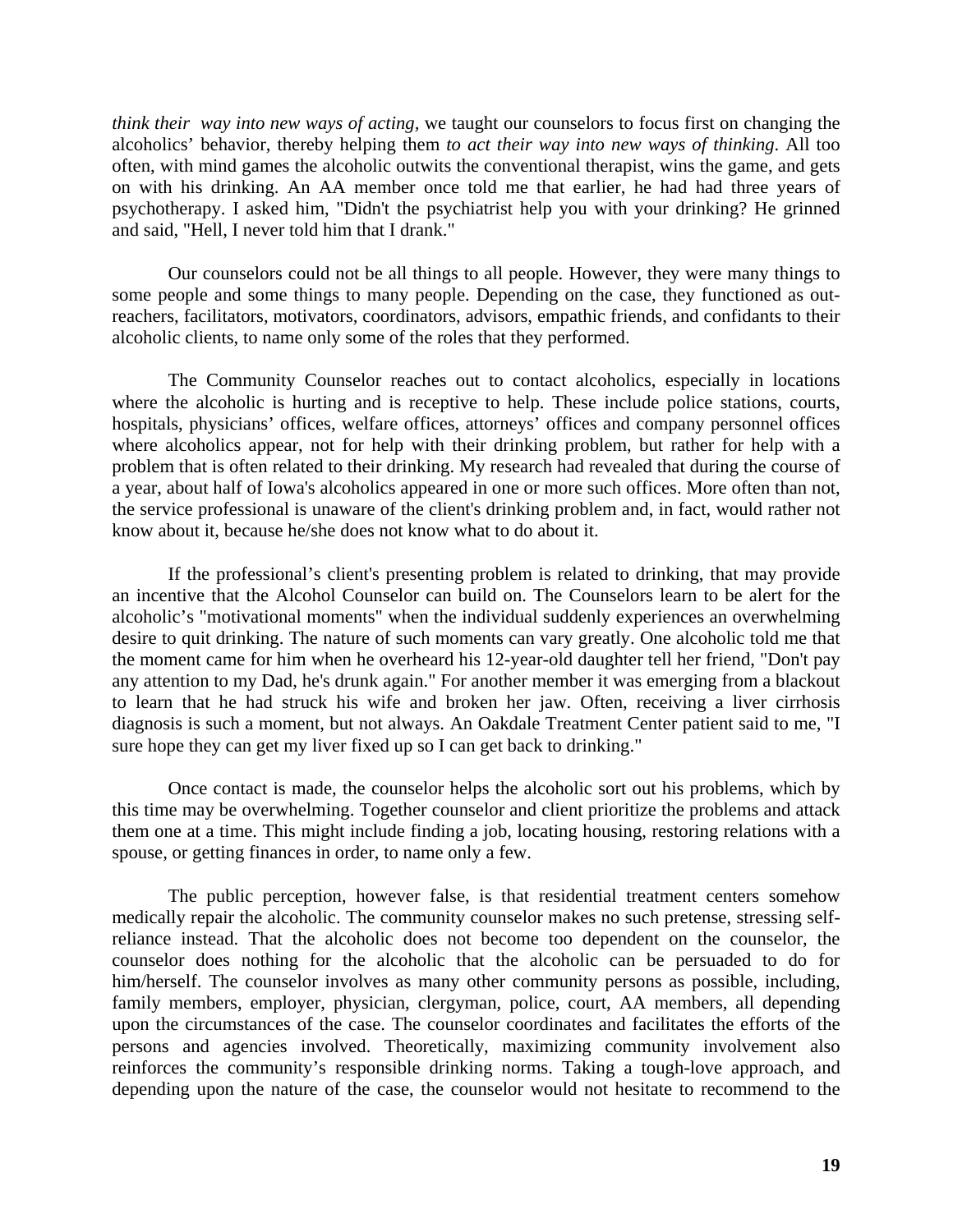court some jail time for a client, hoping to motivate him to change his drinking habits. Above all, the counselor must build credibility with the police, the court, and the public.

In 1970, with the three-component community Counselor Program in full operation, we began issuing quarterly and annual monitoring reports back to the community centers. Until the State took control of the centers January 1975 we regularly brought center directors together to discuss our monitoring results. This helped them to learn from their own, and from each other's experiences. For example, at one meeting, we discussed the monitoring system evidence that one of the centers was serving an exceptionally large number of alcoholic employees. The center director described his outreach efforts and how he worked with company personnel directors to convince them that it would be to their advantage to identify and refer alcoholic workers for help.

I have tried and failed to list and codify the community counselor's helping efforts. I finally concluded that in the absence of a proven one-size-fits-all "therapeutic modality," it is foolish, even counterproductive, to standardize treatment in the way that state and federal bureaucrats have imposed standard operating procedures on the centers. Every client is different, every counselor is different, and every client/counselor relationship is unique.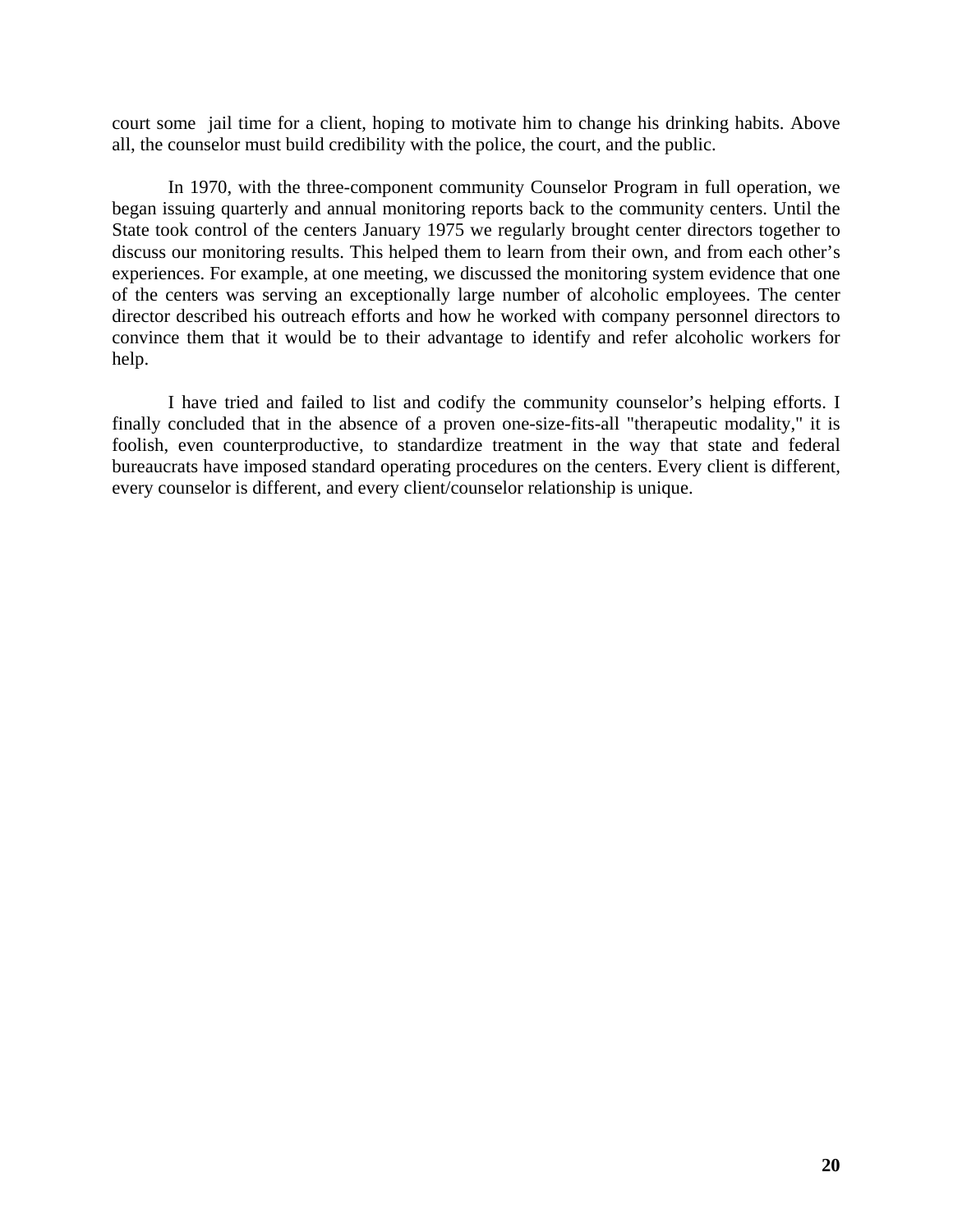# **TELLING IT LIKE IT IS: THERE IS MORE THAN ONE WAY TO SKIN A CAT**

The Bob Gray Outreach Center (originally the Washington County Outreach Center) has been serving Washington County, Iowa since 1974. Using The Iowa Alcoholic Intake Schedule, and Continuing Case Record that I designed, I monitored the center's operation for some 20 years. It's operation is typical of that of Iowa's local Community Alcohol Counselor programs before the state took control of them. The center has largely escaped state control. This was because when the State asserted control of the local centers January 1, 1975, the Washington County Attorney and a District Judge on the Problem Drinking Advisory Committee that I was also a member of convinced the Iowa State Attorney General that this "outreach" Center did not treat alcoholism or even pretend to. The Center provided information and referral for anyone seeking help, including alcoholics. However, it did not pretend to understand, much less treat diseases of any kind. Therefore, it was exempt from the law giving the Iowa Division On Alcoholism authority to take control of alcoholism treatment centers. Bob Gray, the center director was not even called an "alcoholism counselor." Rather, he was an "outreach worker." The Bob Gray Outreach Center has remained uniquely locally funded, locally controlled, and largely free of state-imposed standard operating procedures.

Bob soon became quite popular in the community and highly respected for his honesty and candor. He earned the respect and close cooperation of the courts, law enforcement people, and other county and city officials.

An Army Paratrooper in WWII, Bob had landed and fought on the Normandy beachhead. Following his Army discharge, he had worked as a roustabout in the Oklahoma and Kansas oil fields. He developed a bad habit of entertaining himself by getting drunk and shooting holes in the ceilings of local honky-tonks. One night a stray bullet accidentally struck another bar patron. After serving a prison sentence, he joined Alcoholics Anonymous, stayed sober and, a few years later, applied for admission to my Counselor Training Program.

When I was slow to respond to his application, he wrote to Senator Hughes and complained. The letter that I received from Hughes expedited my response to Bob. Bob's letter to Hughes demonstrated the kind of initiative we sought in our counselor trainees. We soon had him in for an interview.

Bob was a muscular, solidly built man who immediately impressed me as an honest, matter of fact, straight talker. He evidently understood and liked alcoholics and had experience working with them through AA.

When telling people about that admissions interview with me he would say, in his Oklahoma drawl, "The last question ol' Doc ask me was whether I had any common sense. I said, 'Yup, I got lots of it.' Doc says, 'OK, you're in'."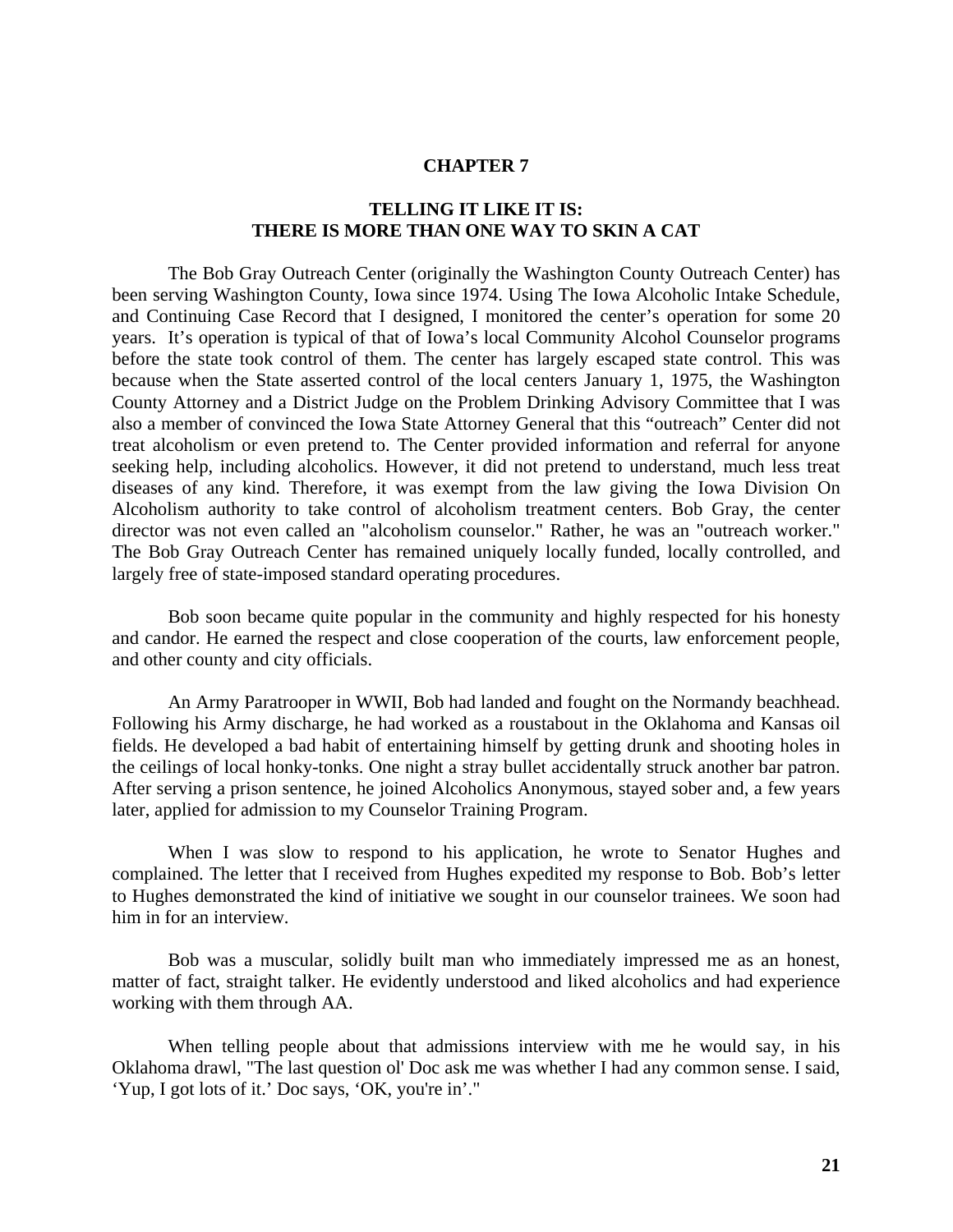Bob was a hard-working student who contributed much to the training program. At one point in his training we admitted a patient to the Oakdale treatment center who was on the verge of delirium tremens. Bob took on the task of "baby sitting" or "talking down" the new patient, sitting with him and explaining, for example, that the sound he heard was a toilet being flushed, not a herd of buffalo about to run him down. Bob worked with the patient all afternoon and into the evening when the patient finally went to sleep. By that time Bob had missed dinner. While he was off looking for something to eat, the night nurse came on duty. Unaware that Bob had spent most of the day with the patient, when he returned she began to reprimand him for leaving his post. Bob responded, "Next time you can stomp them snakes yourself."

His approach to helping alcoholics was practical, pragmatic tough-love. Free of bureaucratically imposed standard operating procedures, Bob tailored his help to the client's needs. Depending on the situation, he might talk with one client for a couple of hours, while another client might merely stop by Bob's office for a quick cup of coffee on his way to work. Bob expected his clients to stop by his office about once a week. He might invite a client to join him for an evening of fishing or a night of coon hunting. He might dig into his own pocket to loan the client a few dollars to get a hole in his shoe repaired. He might help another one to restore relations with his wife or to find a job. He might even get a client up in the morning and drive him to a job until the client developed the habit of getting himself to work. While Bob demanded that clients do all they could for themselves, he also involved community service professionals as well as family, employer and others, depending upon the case.

While others might speak of various "treatment modalities" or "different treatments" Bob, telling it like it is, said, "There's more than one way to skin a cat." He could be tough when the situation demanded. For example, a young adult drug offender paroled to him by the court sauntered into Bob's office, slouched down in a chair across the desk from Bob, put his feet up on Bob's desk, lit a cigarette, flipped his ashes on the floor and said, "Well, here I am. What are you going to do about it?"

Bob stood up, reached across the desk, grabbed the young man's shirt front, jerked him to his feet, then set him back down hard in his chair. The kid gave Bob his undivided attention for the next half-hour. Bob helped him get a job, work through some other problems and stay drug free. Thereafter, whenever they met, he expressed his gratitude to Bob for turning his life around. He said no one had ever explained things to him like that before.

That incident might have returned Bob to prison for assault. However, the following incident was even more risky. One evening as Bob was chairing a community meeting on teenage drug use, the new Assistant County Attorney stood up and said, "So what's all this fuss about smoking pot? I smoked it all through college and through law school and look at me, I'm now a County Attorney."

At that point, Bob, who was up on the stage behind a table, stepped up on top of the table, down on the other side, jumped down off the stage and took out after the young county attorney who by this time was in full retreat. Several men caught up with Bob and restrained him. Bob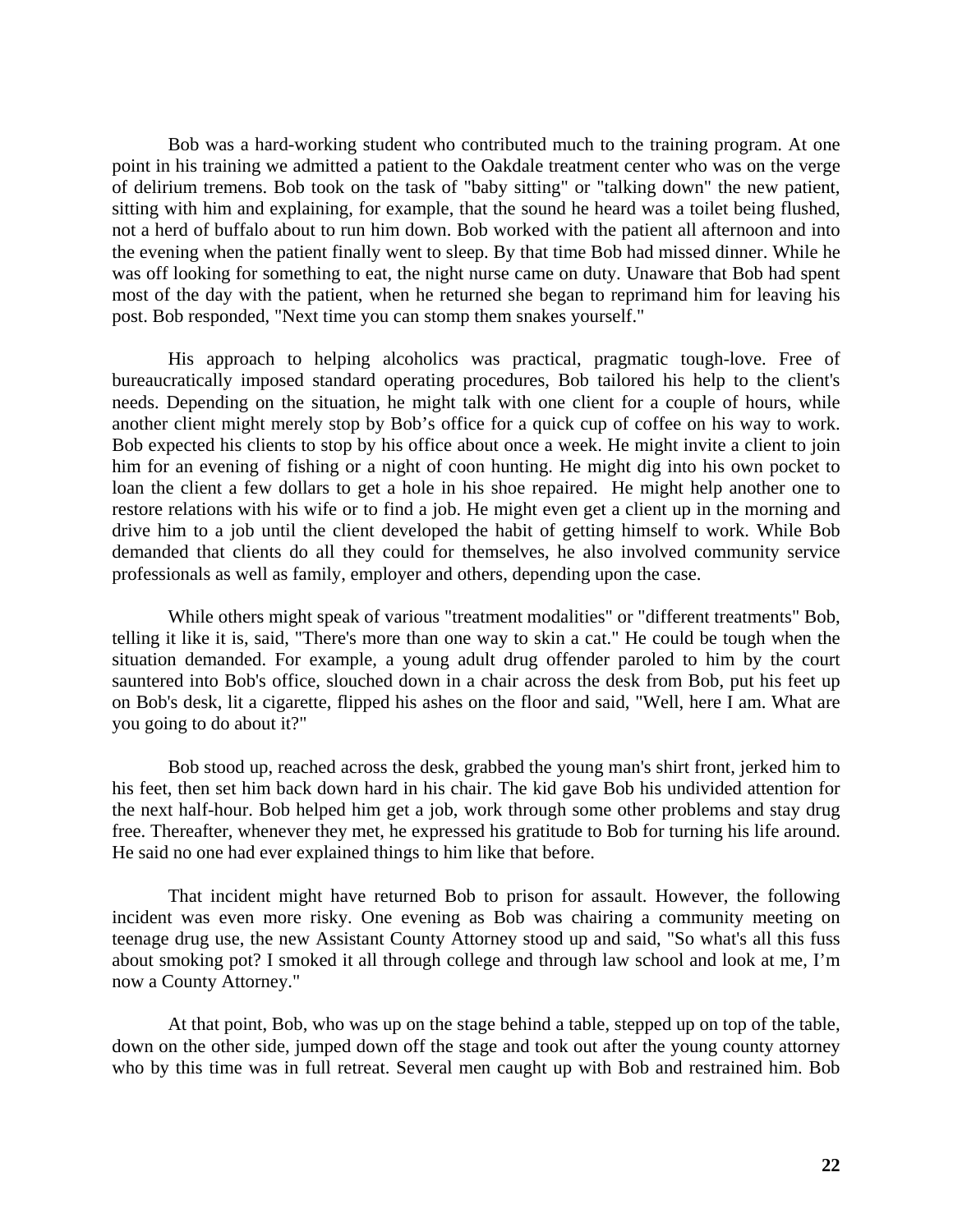said, "If that SOB wants to smoke pot that's his business: if he wants to encourage our kids to use it that is my business. Turn me loose and I'll slap him silly."

Some weeks later Bob heard someone mounting the stairs to his second floor office. In walked the county attorney, now clean-shaven, and with a fresh hair cut. He was wearing a new, more conservative looking, dark colored suit with tie and button-down collar. He had even replaced his large horn-rimmed glasses with more conventional looking ones. He held out his hand and said, " Bob, I just stopped by to say how much I appreciate what you did for me. I'm a changed man."

The attorney's conversion likely was not nearly as sudden as it might appear. Very likely, Bob's actions only triggered a critical mass of social pressures against the attorney's pot use that had been building for some time. I did not witness that incident. I only learned about it from Bob's widow a couple of years later. I did, however, observe that County Attorney deliver a moving eulogy at Bob's funeral, publicly thanking Bob for what he had done for him.

One evening in 1983, Bob saw a TV documentary featuring Willie Nelson doing benefit performances to help American farmers who were suffering financially. As he walked into his office the next morning Bob said to his assistant, Jerri, "Get Willie Nelson on the phone." A couple of hour, and many phone calls later, Jerri had located Nelson in a bar in Englewood Colorado. Bob got on the phone explained to Willie that many Washington County Iowa farmers were in financial straights and could use a helping hand. Willie agreed to contribute some funds, and arrangements were made with a local church organization to distribute them to needy farmers in the area.

Each fall semester I invited Bob to be guest lecturer for the 30 or so students in my University course on alcoholism. He would begin by candidly telling them that his only degree was a "KSP," which, he said stood for Kansas State Prison. Bob's captivating Oklahoma drawl, was made the more so by his colorful metaphors. A student asked Bob his favorite "therapeutic modality."

Bob drawled, "I don't know anything about therapeutic modalities. Hell, I couldn't counsel a horse turd out of a fruit bowl. But I do know how to talk to alcoholics." The class wanted me to invite him back.

An Iowa legislative committee, having heard of Bob's work invited him to come to Des Moines and tell the committee about it. Since I had been monitoring Bob's operation and making reports to the County Supervisors for some years, he wanted me to go along and present a report to the committee.

A few days before our scheduled meeting with the Committee, Bob dropped by my office. "Whatcha doin' Doc?" he asked. I said, "Well, I'm getting some notes together for our Des Moines trip." Bob said, "Whatcha worried about, Doc.? All ya' gotta do is tell it like it is."

That is what he did, and the legislature rewarded his center with an annual appropriation of \$10,000. In 1976, The U.S. Department of Health, Education, and Welfare cited the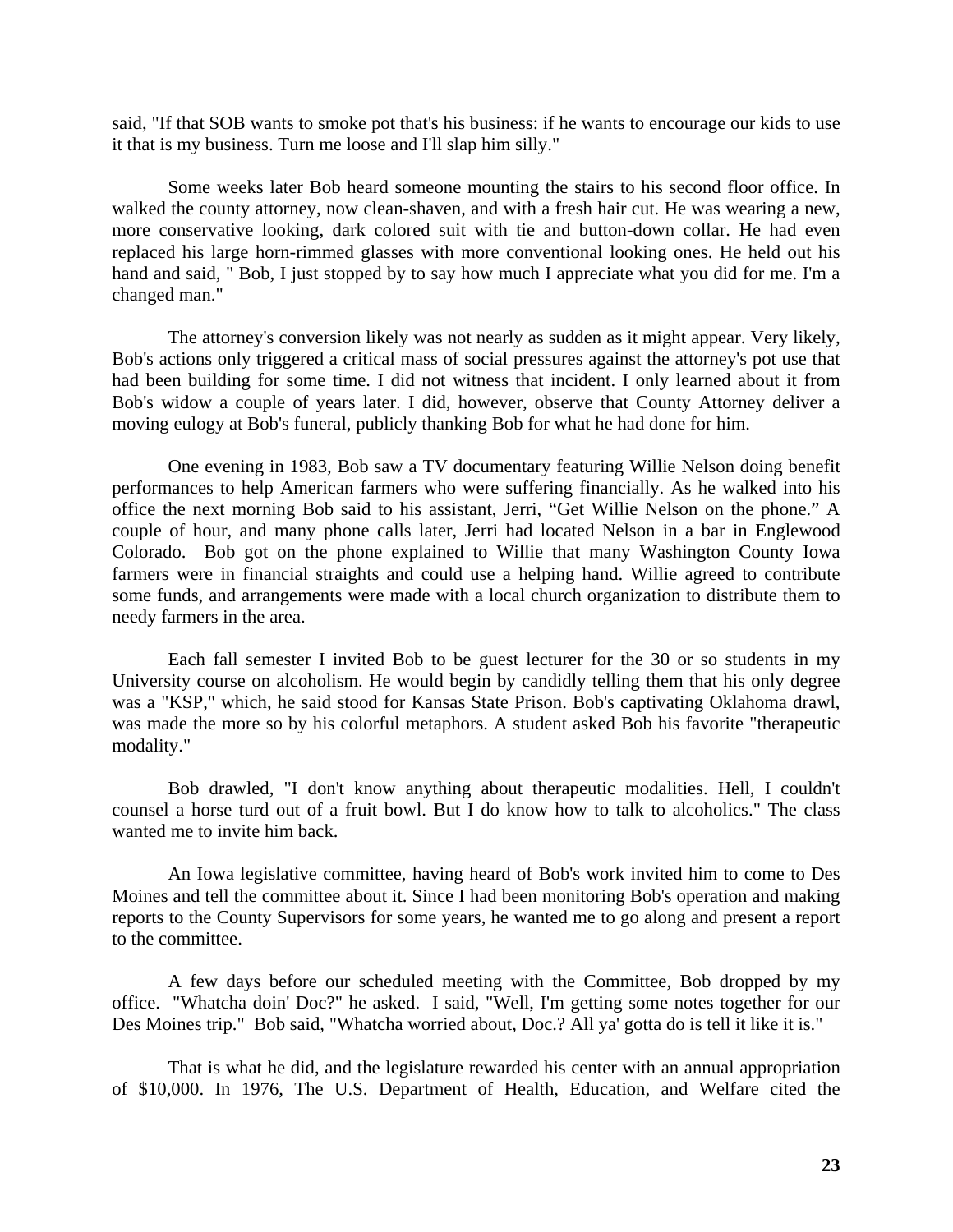Washington Center as one of several bicentennial projects nationwide exemplifying a model community self-help effort.

Following Bob's death in 1990, Jerri Ginkens, the woman who had been Bob's long-time secretary/assistant took over the office. Although not quite as tough as Bob, she continued to operate the office much as he had, and did so to the continued satisfaction of the local government officials who fund the center.

I most recently checked the center's performance in 1997 and found that it was carrying an active caseload of 100 clients, with seven new cases per month. Its annual caseload amounted to about one fourth of the estimated number of alcoholics in Washington County. On an annual operating budget of only \$72,428, counseling was available on demand to all clients at an annual per-client cost of \$317 (not including the additional cost of hospitalizing some half dozen clients for detoxification). In other words, the Washington County office was providing the alcoholic an entire year of service for less than the daily charge of \$400 at the nearby University of Iowa hospital-based Chemical Dependency residential treatment center. At that daily rate, one year of counseling would cost \$146,000 per patient. Had all 195 of the Washington Outreach Center clients that year received the usual two-week treatment at the University Residential Treatment Center the cost would have exceeded the center's actual budget by more than \$1 million. The Washington Center unit cost was likewise only a fraction of what it was at MECCA, the nearby state-controlled center in Iowa City.

Evidently, cost-effectiveness was not considered when NIAAA refused to renew my community counselor-training grant in 1975. They said that it was not "professional" enough. Had I been more politically shrewd, I might have yielded to the University Administration's encouragement that I make the program more professional. However, I did not know how to do that without becoming part of the Alcoholism Treatment Center Movement. My commonsense goal was a State program that delivered the most help to the most alcoholics at the least cost.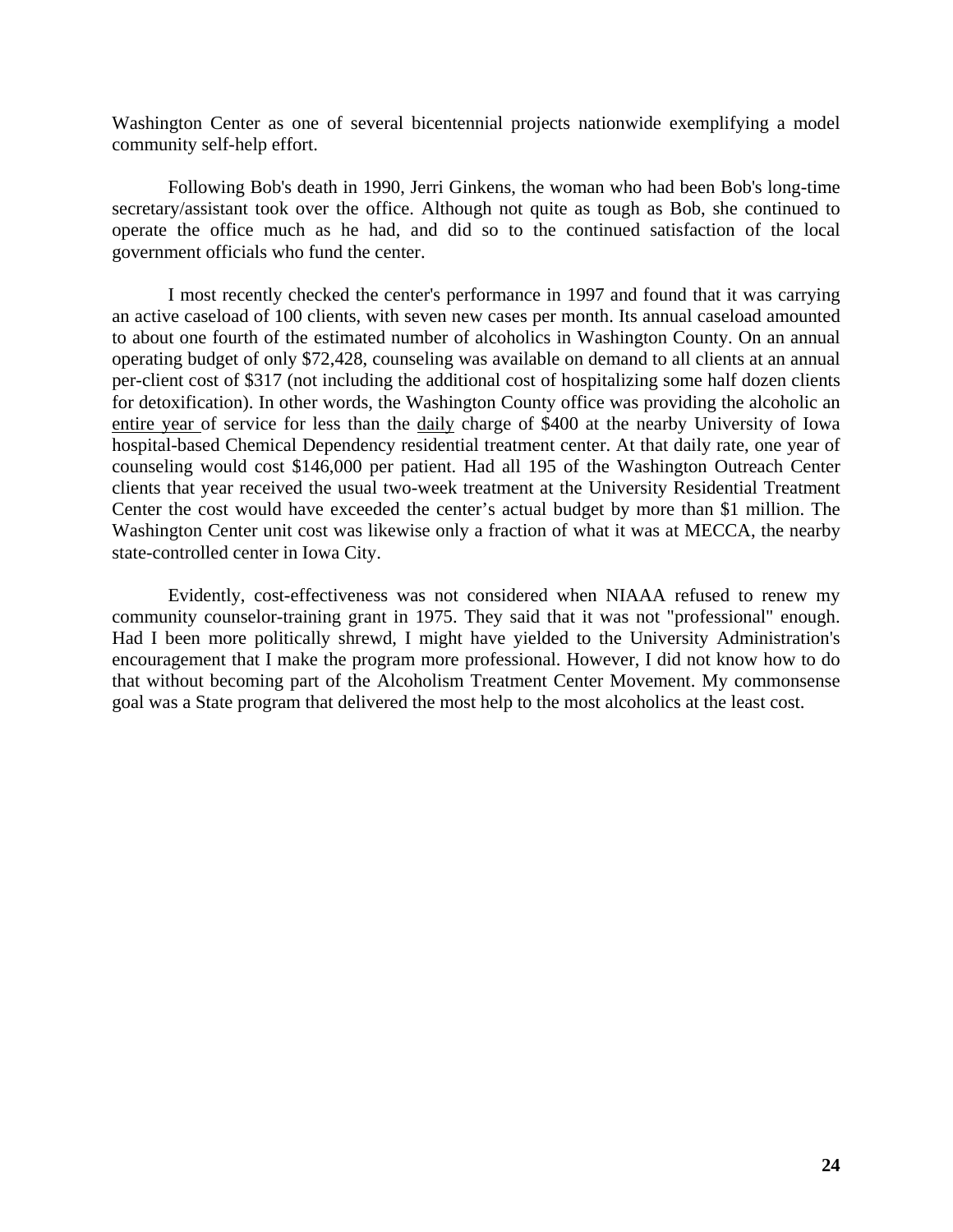### **AND THEN CAME THE BUREAUCRATES**

In 1974, I received a letter dated March 27, from Charles Churan, the Executive Director of the State Alcoholism Commission, an agency that Governor Hughes had established. The letter asked me to analyze Iowa's 1973 State Plan written by Mr. Harry Gittens, head of Governor Ray's new Iowa Division on Alcoholism. Ray was seeking legislation enabling the state to assert control over the local alcoholism centers.

To qualify for its share of the growing Federal appropriations under the "Hughes Act," each state had to submit an Annual State Plan. The plans had to follow certain guidelines set down by the Federal Government (NIAAA). Churan's letter stated that my critique of Gitten's State Plan would be invaluable when Churan's own Commission prepared its alternative State Plan, "…designed", he said, "to further the community service center philosophy that has worked so well…."

Churan was a dapper, always well-mannered, properly spoken and nattily dressed English immigrant. Some years earlier he had drunk himself out of a job as a reporter for an internationally famous newspaper. Gittens was a former school administrator. Despite my mother's admonition, "If you cannot say anything good about some one, then say nothing at all," I must say that I found little good and much bad to say, not about Mr. Gittens but about his Plan. It had virtually nothing to do with helping alcoholics but much to do with establishing bureaucratic control of the local community centers. He made no effort to define the alcohol problem, much less offer a coherent set of ideas for addressing it. The first half of the volume was mere filler--a collection of statistics on such disparate, irrelevant topics as home ownership, population characteristics, and so on. Many of its assertions contradicted each other. Many contradicted established knowledge.

Gitten's Plan clearly intended to impose a top-down bureaucratic structure on Iowa's existing bottom-up self help community alcohol programs. It called for the Director (Mr. Gittens) of the new State Alcoholism Authority to make all decisions relating to local center programs in accordance with Federal guidelines and directives and state restrictions. Regional Coordinators, under the supervision of the Director, would assist the treatment centers in meeting required standards. Personnel recruitment criteria would be developed, as would standards for services, personnel, and facilities.

My critique pointed out that while a centrally directed administrative structure would be quite appropriate for addressing a problem for which there was a known solution, such as delivering polio vaccine to a population, no such solution was available for "alcoholism", which still defied a medical definition. Science, much less policy makers, social engineers and program managers, still did not understand alcoholism sufficiently to justify imposing standard operating procedures on the centers.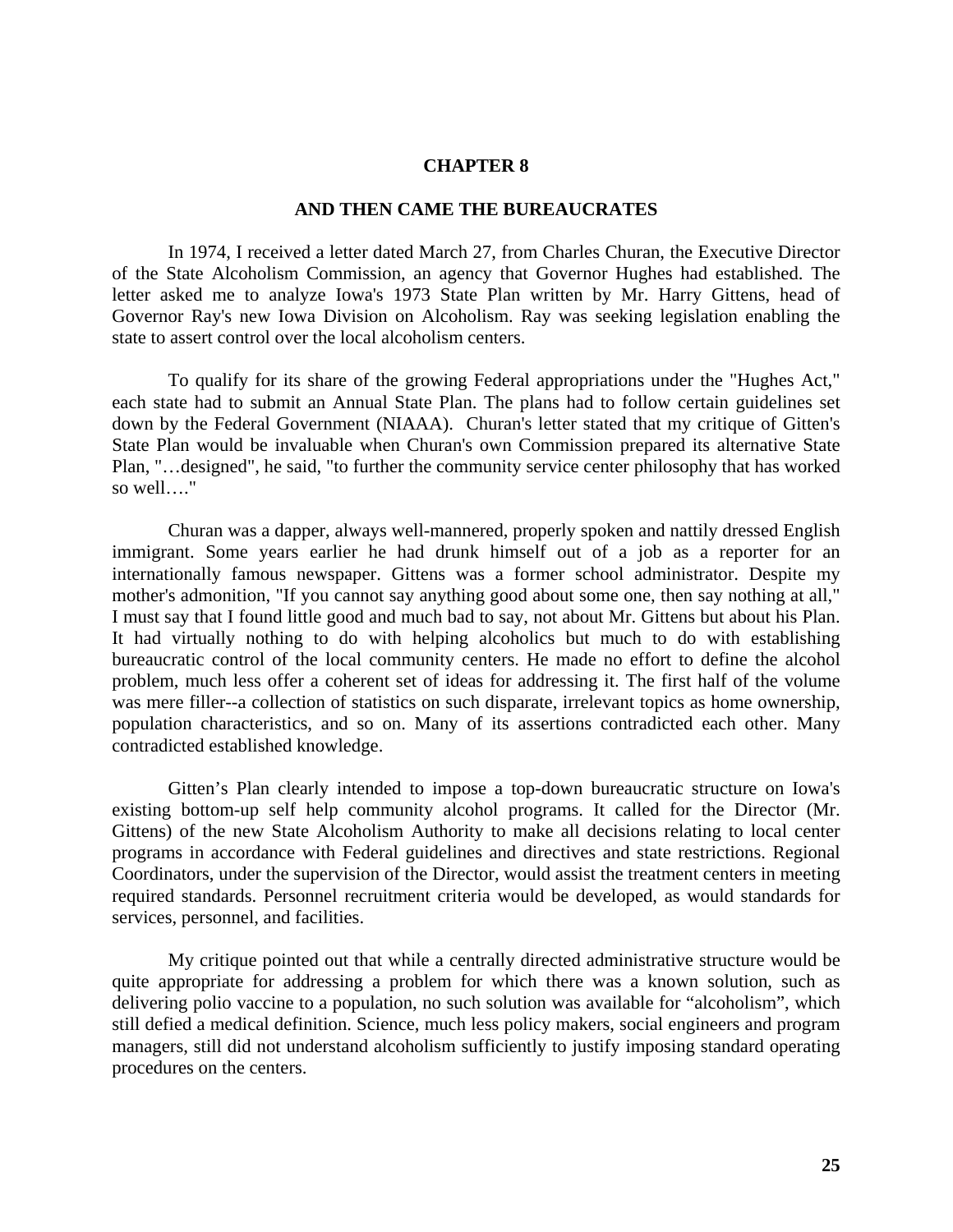To his credit, Mr. Gittens did not pretend to have an effective alcoholism treatment to offer. On the contrary, his Plan stated, "Scientists have not found a specific treatment for alcoholism. There seems to be no evidence that any treatment is better than another treatment and most treatments are administered on the faith that they do more good than harm." That accurate description of "the state of the art" explains why Churan's Commission and I had been helping Iowa's local communities to define the alcohol problem each in its own way and to seek its own solution, as all societies have always done. Despite my critique of Gittens' State Plan, however, Governor Ray (who succeeded Governor Hughes) obtained the legislation enabling the state to impose firm control on the centers as of January 1975.

The state takeover might have occurred a year earlier had my assistant Floyd Gardner not successfully lobbied the 1974 Iowa legislators. Floyd was a recovered alcoholic who had had some state and local political experience. The Governor's assistant, Dutch Vermeer, credited Floyd's lobbying with forestalling the necessary legislation. Robert Hardin, Dean of the College of Medicine called me in to and reminded me that such lobbying by university faculty violated University regulations, and admonished me, "Don't mess with Dutch Vermeer any more." The new state bureaucracy soon imposed program accreditation, counselor certification, and state licensure criteria on the local centers—all in the name of "professionalization.". Although these untested, standard operating procedures included such details as requiring written treatment plans and 50-minute counseling hours, no effort was made to show their benefit to alcoholics. Thus, Iowa's treatment centers joined the national multibillion-dollar-a-year Alcoholism Treatment Center Movement. It was a clear triumph of politics, propaganda, and public relations over science, logic, and common sense, a victory of form over substance.

After 35 years and the expenditure of untold billions of dollars, it remains for science to demonstrate that the costly standard operating procedures imposed on the centers by wellmeaning policy makers in the name of professionalizing alcoholism treatment, is of any special rehabilitation or prevention value.

 The state administrators continued to use my client monitoring system for a while, not for research to learn from experience as originally intended, but to police the centers' compliance with the new standard operating procedures. During the first two years of State control, the growing federal funds allowed Governor Ray's new State Alcoholism Authority to nearly double the number of alcoholism treatment centers in the state, from 43 at the beginning of 1975 to 73 in 1977. The Alcoholism Authority's administrative budget and staff both increased approximately ten-fold. Much time, effort, and funds were expended preparing Annual State Plans and conducting endless conferences, workshops and training programs ostensibly to improve administrative and counseling skills, still with no obvious benefit to alcoholics. Center paper work increased five-fold. Additionally, the centers' staff spent much time and effort preparing for program accreditation, counselor certification, and state licensure. The time now given to these activities was time that had previously been spent contacting and trying to help alcoholics. This priority shift prompted some conscientious Community Counselors to resign.

The time had come to again ask, "WHAT'S IN IT FOR THE ALCOHOLIC?" The State did continue to allow me access to data on new client types and numbers for a couple of years. Those data, together with public budget figures, permitted me to make before-after trend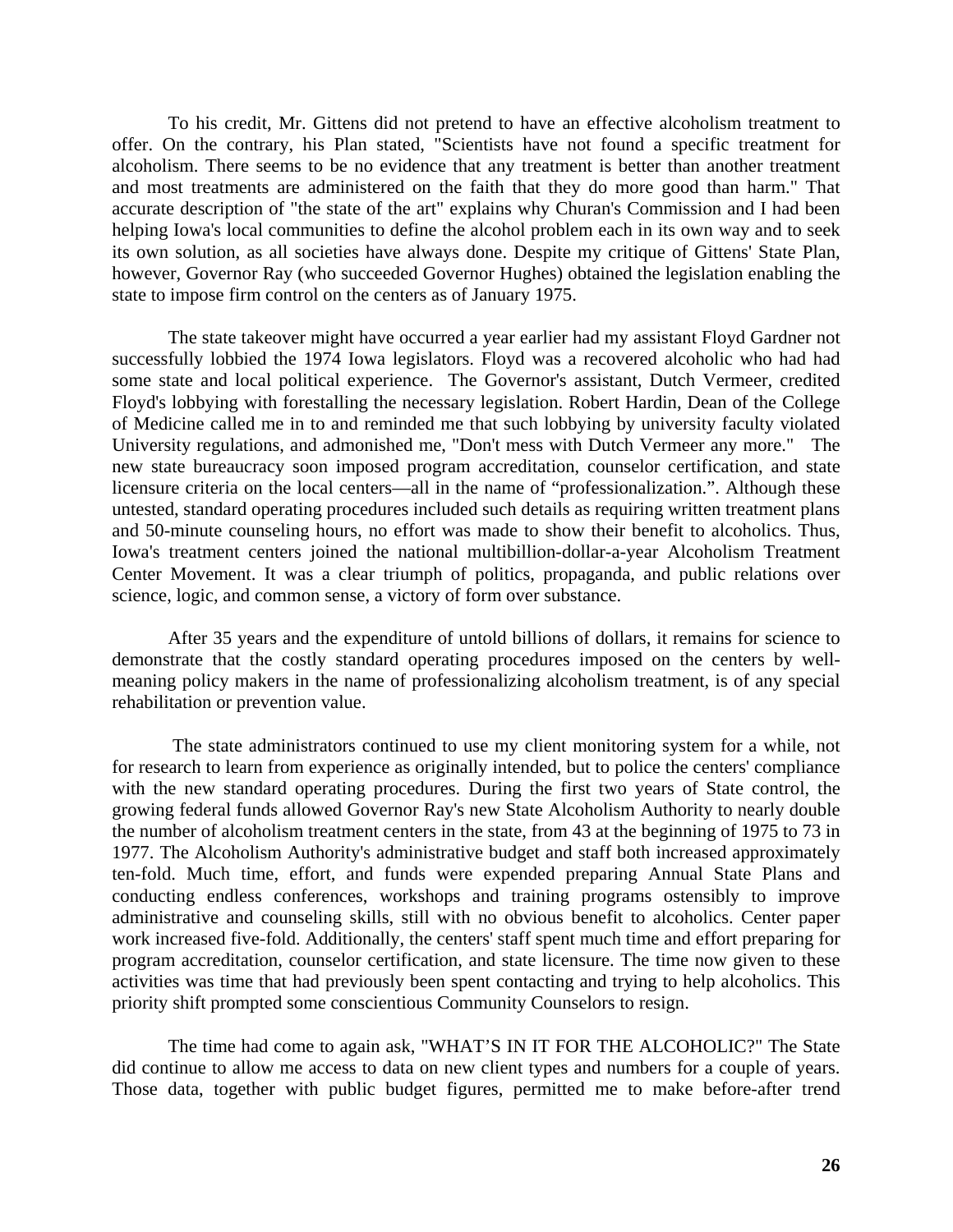comparisons. In an article published in the Journal of Studies on Alcohol (May, 1979), I documented the fact that, although the number of centers had nearly doubled during the first two years of State control, they were serving only about half as many new clients. Expenditures per new client seen had more than tripled, from \$501 to \$1638. After the article appeared, the state administrators modified their monitoring system so as to preclude any further trend analysis or independent program evaluation.

In December 1974, a few months after my ineffectual critique of the Gittens' State Plan, and on the eve of the State asserting control of the centers, both Hughes and I spoke at the North American Congress on Alcohol and Drug Problems in San Francisco. As reported in the Alcoholism Report (Dec.27, 1974) Hughes, in an address to the opening session characterized the rapidly growing Alcoholism Treatment Center Movement with the pejorative term, "alcohol and drug industrial complex." He said,

> "We have, in effect, a new civilian army that has now become institutionalized." He went on to lament, "…the ever-enlarging structure of scientists, 'think tank' personnel, administrators, governmental funding agencies, lobbyists, associates, consultants, evaluators, technical assistants, and so on. Are we truly interested in helping human beings in need, or is our involvement a device for massaging our egos by regimenting people in the guise of helping them?" he asked.

> "Do we feel ourselves beginning to surrender to the false glory of bureaucratic empire building? Are we in the alcohol and drug treatment scene because we like the gamesmanship--the exhilaration of writing grant applications, running training programs, doling out money, traveling around giving advice, savoring the title of expert?"

Meanwhile, down the hall in a much smaller meeting room, I was extolling the merits of my Community Alcohol Counselor approach unaware that Hughes was being so critical of the Treatment Center Movement that he saw growing out of control. Had I anticipated that he would express such doubts about the development of his brainchild I would have brought Hughes a supply of the lapel pins that I had ordered made up for an earlier state conference. In bold whiteon-black print, the two-inch diameter pin asked, "WHAT'S IN IT FOR THE ALCOHOLIC?" His criticism of the mushrooming bureaucracy, led me to wonder, "Had Hughes studied my critique of Gittens' State Plan, or do great minds really run in the same deep channels?"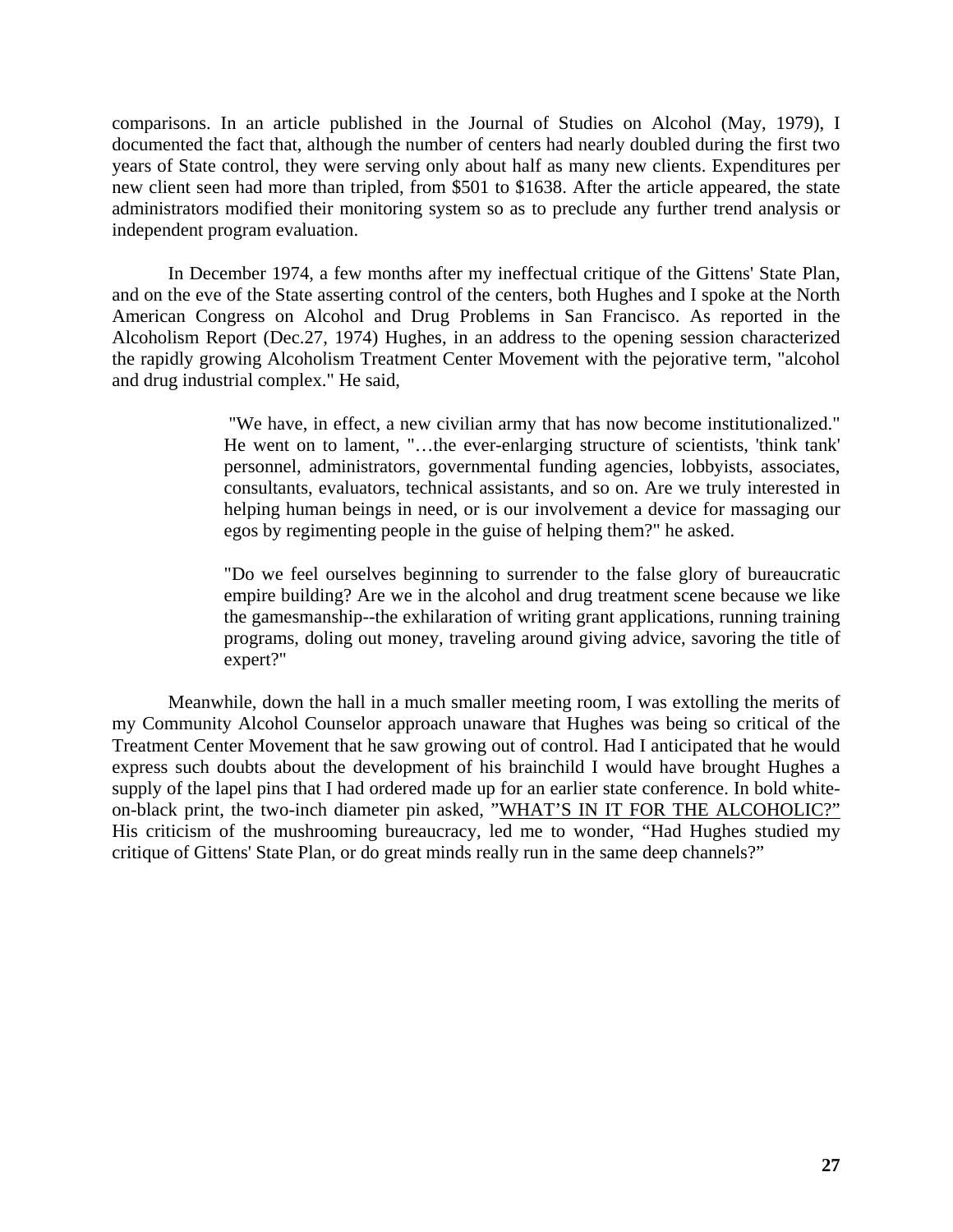### **HUGHES IN WONDERLAND**

On February 5, 1988, after I had watched the Treatment Center Movement grow unchecked in the ways that Hughes had said some fourteen years earlier that he feared it might, I felt compelled to echo the doubts that he had expressed in that December 1974, San Francisco speech. I did so metaphorically at a national conference on treatment outcomes at the University of California, San Diego. There I presented a paper titled, "Enhancing the Natural Control of Drinking Behavior: Catching Up With Common Sense," (later published in the journal, Contemporary Drug Problems, Fall, 1988).

In it I imagined that Hughes had taken his Treatment Center Movement down the illusory disease-treatment-cure lane into Alice's Wonderland. One day he met the Red Queen striding down the path. She had a smile on her face and a bulging moneybag in her hand. She was on her way to the bank. Although she was obviously in a great hurry, she could not resist taking the time to tell him all about the Alcoholism Treatment Center she had recently started with government grant funds.

She excitedly described how busy she was dreaming up innovative therapeutic modalities, upgrading admission policies, composing television and other advertising copy promising an 80%-- even a 90%, salvation rate, not only for alcoholics, but also for their codependent spouses, children, grandchildren and even their codependent cousins. In fact, her center would welcome anyone that she might entice to warm her procrustean one-size-fits-all treatment beds.

She did complain about the great amount of time and effort she must spend completing endless forms documenting her center's compliance with the ever-changing government program accreditation, counselor certification, and licensure standards--as though they had anything to do with helping anyone do anything. However, she did find time, she said, to write grant applications, conduct a training program, attend conferences, and supplement her income doing consulting work.

When Hughes asked her, "What's in it for the alcoholic?" the red Queen just smiled, glanced at her bejeweled Rolex, and said, "Oh dear, Oh dear. I'm late, I'm late." Then she hurried on down the path--smiling all the way to the bank.

The Director of the Betty Ford Treatment Center who followed me on the stage was not amused. He thought that I meant the Red Queen to be a metaphor for the former First Lady. That connection had not occurred to me, but I shamelessly accepted credit for it.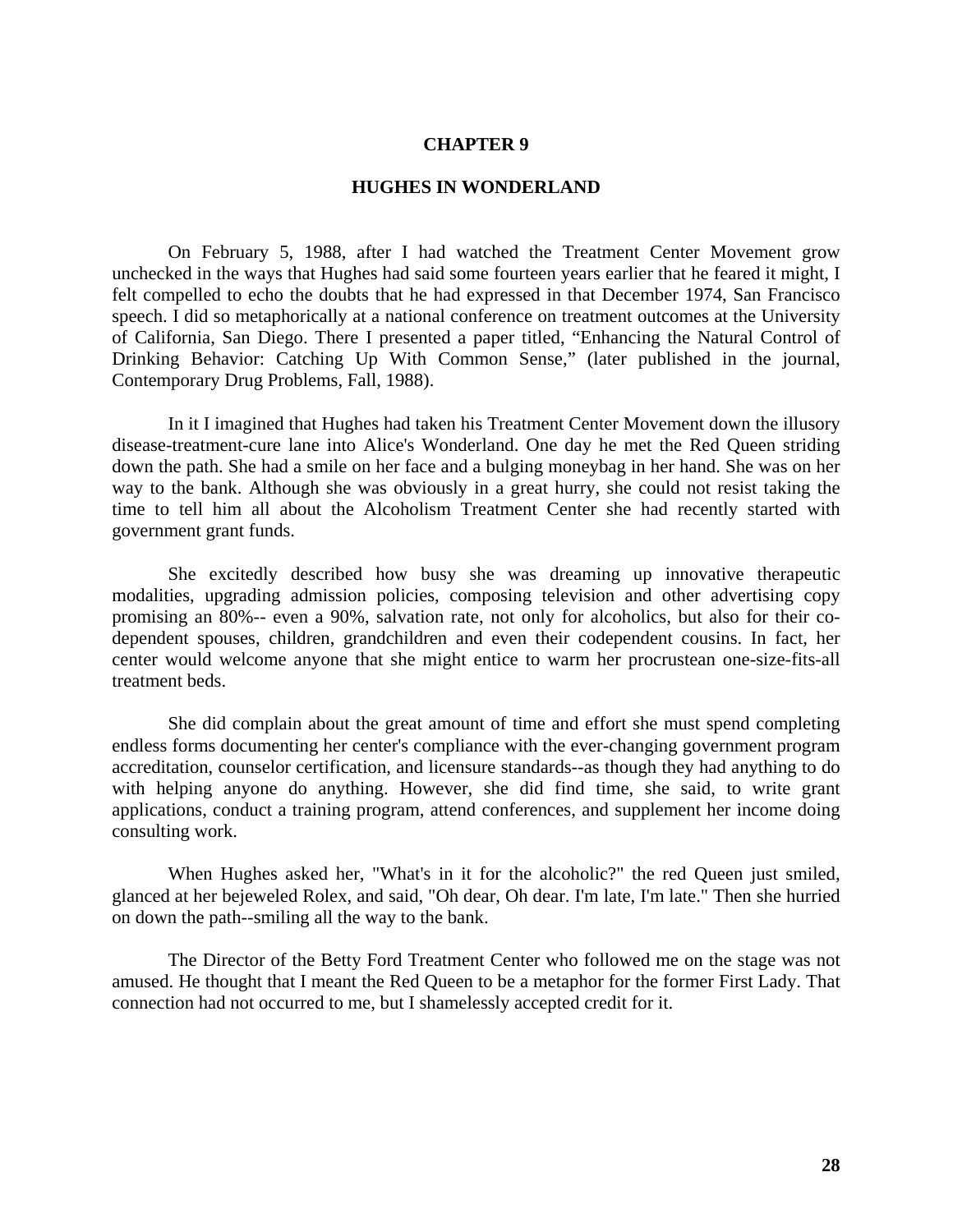## **SO WHAT? WHAT'S IN IT FOR THE ALCOHOLIC?**

"If a man will begin with certainties, he shall end in doubts."-- Francis Bacon.

If Harold Hughes began building alcoholism treatment centers with certainty, he ended in confessed doubts. As the Movement grew, so did his doubts that a disease is the cause and medicine the remedy for deviant drinking behavior. Some 26 years and untold billions of taxpayers' dollars after his legislative victory had launched the treatment center movement, and shortly before his death in 1996, Hughes told a British journal editor,

> "And we're still seeking the truth to this very day.… We don't know the answers yet. Maybe we never will. Maybe the answer is, we won't find it, and we are going to have to live with what we've got, the best we can." Addiction (1997 92(2)).

He went on to commend my efforts to help communities do the best they could with what they've got. He said of my Community Alcohol Counselor Training Program that he had helped develop back in 1966-67,

> "We had the first counselor training program I know of in America that amounted to anything. And we sent addiction counselors in the next five or six years all over America to start programs and to work in programs. If they had come through the addiction-training center at the University of Iowa, they were well received and well accepted wherever they went. I still run into some of them who are my age around the country, who went through that center for training."

If, as Emerson alleged, "A foolish consistency is the hobgoblin of little minds," then Harold Hughes was no small mind. Although his expressed doubts about the alcoholism disease concept grew apace with the growth of the Residential Treatment Centers Movement, he never renounced the movement. Although he often denounced the Movement's burgeoning bureaucracy for losing sight of alcoholics, he never suggested ending it. He often spoke favorably of my inexpensive Community Counselor approach and never criticized it. Still, he never suggested that it replace the costly residential treatment centers.

Back to the basic question that both Hughes and I repeatedly asked, "WHAT'S IN IT FOR THE ALCOHOLIC?" Opening hospital doors to alcoholics has undoubtedly saved lives as Hughes hoped it would. Some alcoholics might otherwise have lain in the gutter drowning in their own vomit. Some alcoholics are alive and drinking today who otherwise might be dead and sober. Some may even be alive and sober who otherwise would be dead and sober.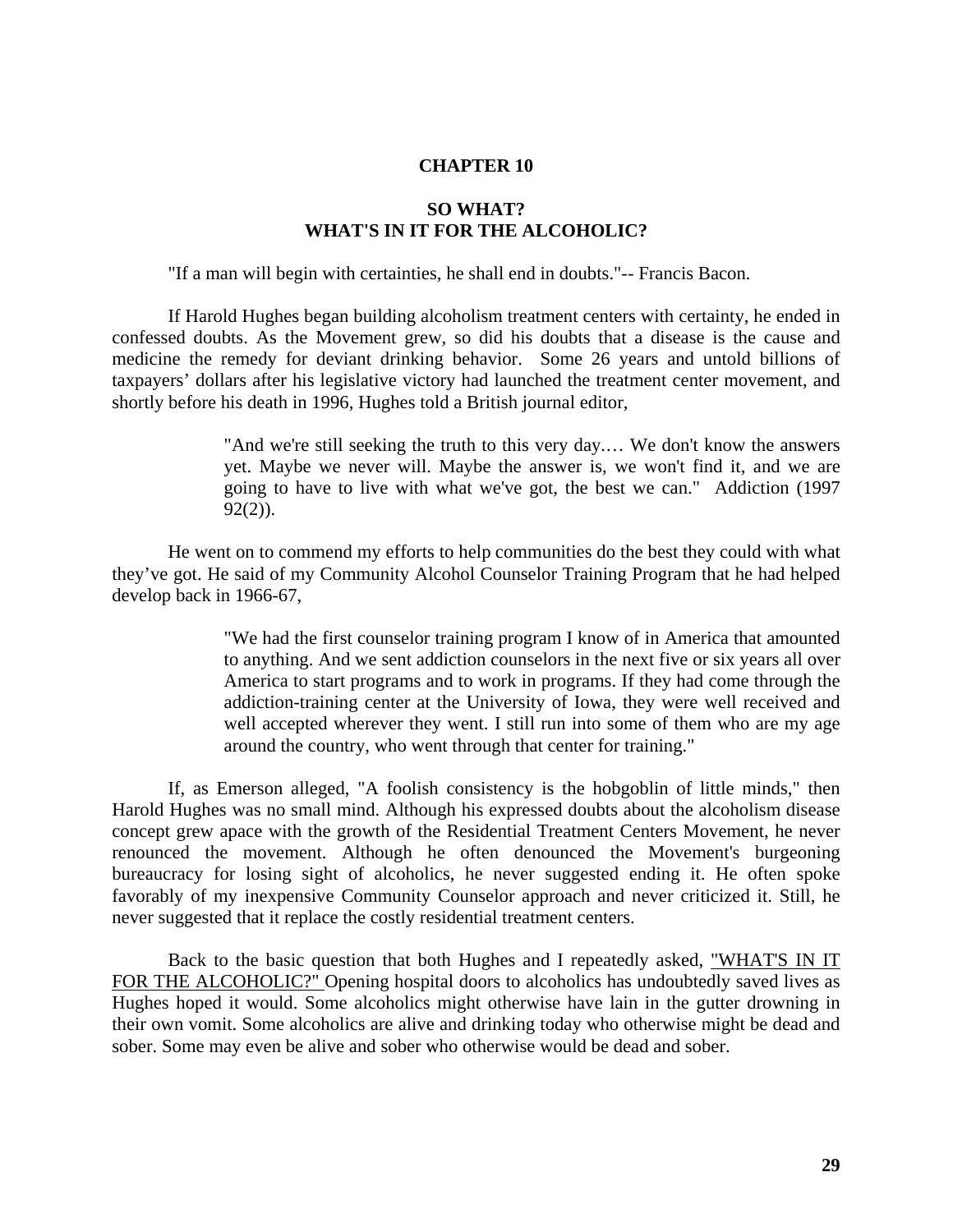However, the alcoholism disease concept and the Alcoholism Treatment Center Movement that it spawned have done little to rehabilitate the bulk of the nation's estimated millions of alcoholics. What, if anything a certified professional clinician contributes to changing an alcoholic's drinking behavior remains to be demonstrated. Neither has the incidence of the supposed disease been noticeably reduced. Reported treatment success rates continue to hover around Dr. Applegate's century-old 29%. However, we are not sure what that means. From my experience as the director of the Oakdale 21-bed residential treatment center, I know that many of those 29% who remained sober following treatment freely gave us "grateful testimonials." However, we don't know how many of them would have recovered anyway in the natural course of events.

In 1999, NIAAA published its tenth triennial Report To Congress. The following summary paragraph, introducing the volume's chapter on treatment distills the essence of the Alcoholism Treatment Movement's progress to date.

> "Research progress in resent years has led to a number of important findings, including the following: (1) matching broad categories of client characteristics to different types of treatment does not substantially improve overall treatment outcomes; (2) professional treatments based on 12 Step approaches can be as effective as other psychological approaches and may actually achieve more sustained abstinence; (3) supportive ancillary services can be effective in remediating common problems that co-occur with alcoholism; and (4)higher intensity outpatient treatment may help patients gain control over drinking more quickly." (p.428) (Emphasize added.) The Tenth Report To Congress is available on the Web at [http://www.niaaa.nih.gov](http://www.niaaa.nih.gov/).

That passage seems to say that the definition, diagnosis, treatment, prognosis, and prevention of alcoholism all remain no less mysterious to medical science today than they were when Harold Hughes and I first discussed the issue nearly 40 years and billions and billions of tax-payer dollars ago. Scientifically, alcoholism remains a behavioral, not a medical phenomenon. This lack of progress in the prevention and correction of deviant drinking reflects an observation by Daniel Boorstin, Librarian of Congress Emeritus, in another context. He said, "The main obstacle to progress is not ignorance, but the illusion of knowledge." It seems fair to conclude that alcoholism remains a myth, its diagnosis an illusion and its treatment a delusion.

 So, what about the efficacy of my Community Alcoholism Counselor program? It hardly had time to become conspicuous, much less be adequately tested, before the state took firm control of the community centers, and aborted the program. The experiment had been fully operational for only about four years. To that point, the 43 community centers had established themselves as models of cost efficiency. All had served many alcoholics at relatively little unit cost as the Washington County Bob Gray Outreach Center still does today.

But, again, what was the alcoholic getting out of it? What were the Community Alcohol Counselors contributing to the natural recovery process? It pains me to admit that while their treatment success rates were no less than, neither did we find them to be significantly greater than, any other treatment. Follow-up interviews with former clients of three different community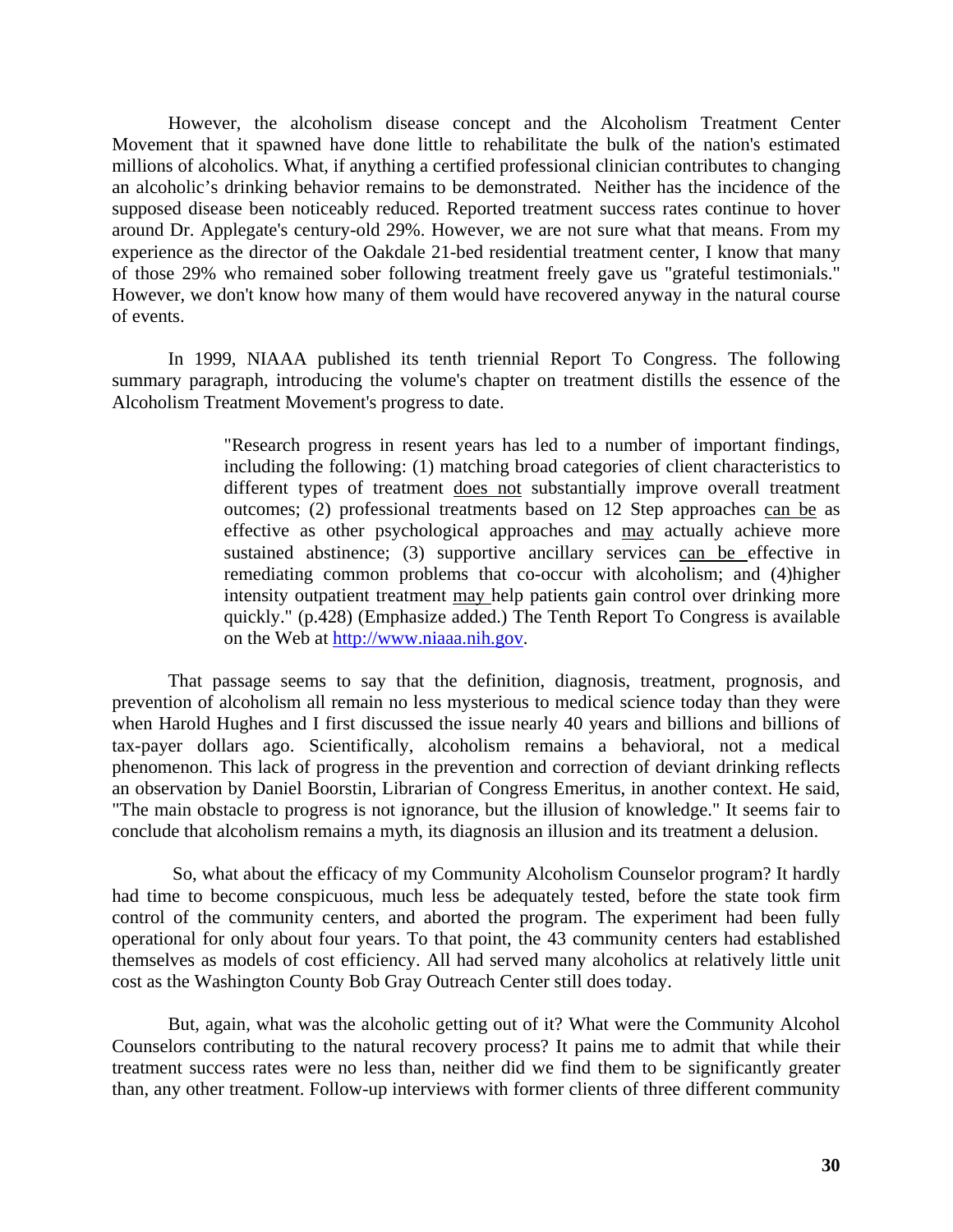centers found that, on several outcome measures, the success rates for the three centers did not differ from each other. Neither did they differ from the six-weeks residential treatment in the nearby Oakdale treatment center. All clustered around the all too familiar 29% figure.

If, as it appears, some alcoholics sometimes get some benefit under some unknown conditions from most, if not all, helping efforts, and given confirmed similarly low outcome rates regardless of treatment type, then cost-effectiveness becomes the chief consideration. Of course the free-for-the-asking AA 12Step program ranks first followed closely by the Community Alcohol Counselor who seeks to supplement the AA approach. Compared to more formal, institutionalized bureaucratic efforts, the Community Alcohol Counselor approach reaches far more cases at far less cost. No less important, as we have seen, a community counselor's help can be readily available to an alcoholic for an entire year for less than the cost of only one day of counselor service in a residential treatment center.

 The Community Alcohol Counselor approach has another advantage over professional therapists: the widespread citizen involvement in every community counselor's case has the potential for strengthening responsible drinking norms. The very costly Residential Treatment Center option hardly deserves any consideration as a special help to alcoholics, except those with a physical illness needing medical attention.

A major lesson to be learned from the Alcoholism Movement is that we don't yet know enough about managing drinking behavior to justify such formalized, institutional or governmental efforts to control it by standard operating procedures. We should have learned that lesson from the failed Prohibition Movement. I have great faith in our society's capacity for selfcorrection. Eventually, the Alcoholism Movement will go the way of the Prohibition Movement, and for the same reason. It doesn't work. Barring the long hoped-for scientific breakthrough, we can only wonder what Americans in their common sense wisdom will try next.

I sometimes wonder, had Hughes known then what medical science knows now (or has failed to learn as he had hoped it might), where would the nation's efforts to cope with alcohol abusers be today? He might have invested his time, effort, and his considerable political skills in simply opening hospitals to the few advanced cases needing medical attention, and then promoted my Community Alcohol Counselor approach. He might have promoted action programs that depend less on medical science and more on the two things he said helped him gain and maintain sobriety, AA and his faith in God.

I hesitate to say it, since he is not here to defend himself, but I think that in some respects, Hughes and I thought much alike. We agreed that alcoholics helping each other to use existing community resources was more effective than professional psychotherapists sitting in their offices playing mind games with the alcoholic. We certainly agreed that the costly, irrelevant standard operating procedures imposed on the centers by Federal and State bureaucrats were more self-serving than alcoholic-serving. I believe that if he could do it all over again America would have more inexpensive Washington County type outreach offices, and fewer costly residential treatment centers.